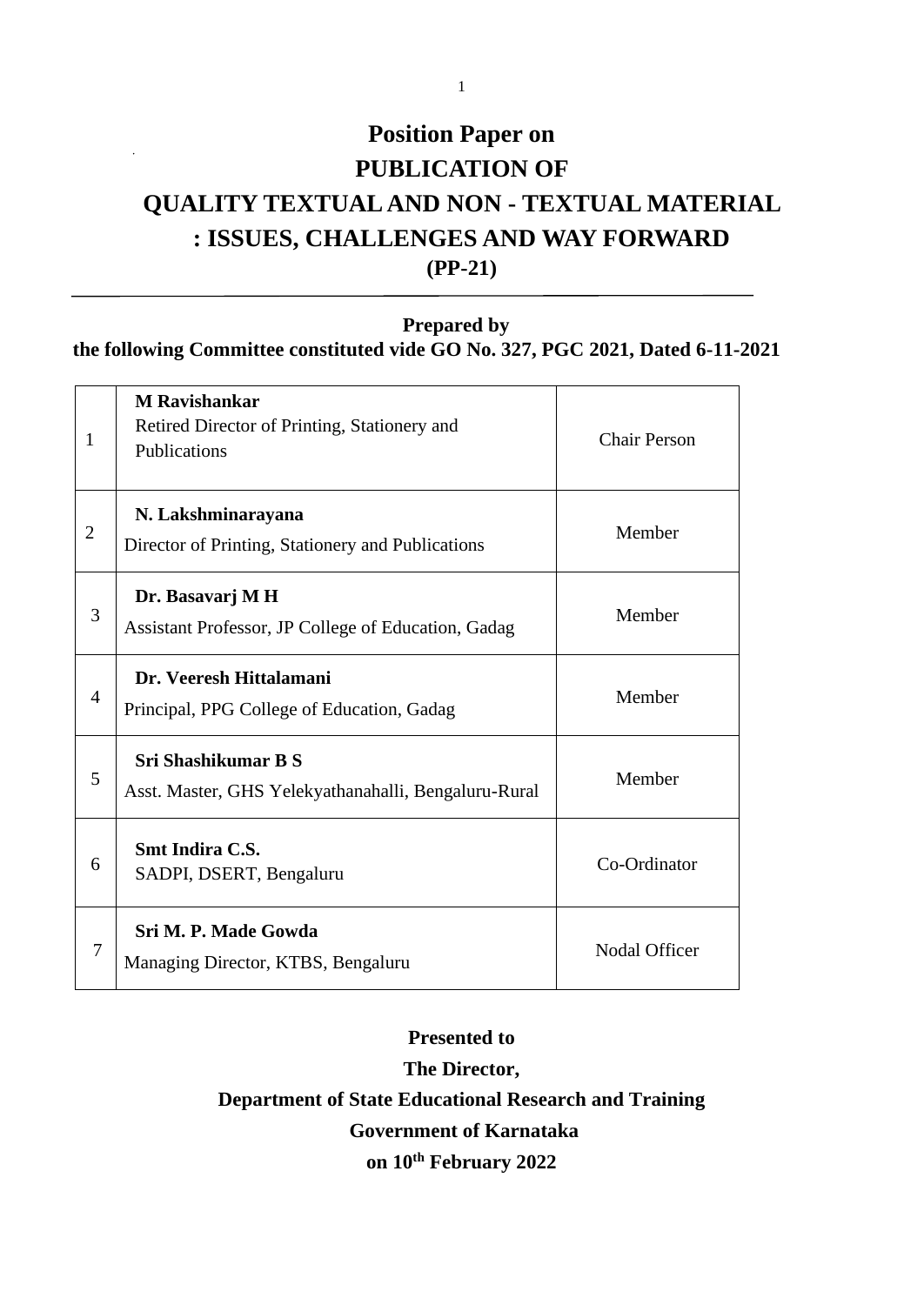| Sl.<br>No      | <b>Contents</b>                                                                                  | Page<br>no. |
|----------------|--------------------------------------------------------------------------------------------------|-------------|
| $\mathbf{1}$   | <b>Introduction</b>                                                                              | 3           |
| $\overline{2}$ |                                                                                                  | 3           |
|                | <b>Text Books (Conventional)</b><br>1.1.<br>Importance                                           |             |
|                | 1.2.<br>Present System of Production and Distribution                                            |             |
|                | 1.3.<br>Challenges faced in timely procurement                                                   |             |
|                | a) Delay in the receipt and consolidation of the indents                                         |             |
|                | b) Delay in the approvals for calling the tenders                                                |             |
|                | c) Delay in the evaluation of the tenders                                                        |             |
|                | d) Lack of alternative infrastructure with the printers                                          |             |
|                | e) Reluctance on the part of the private printers for the upgradation of their<br>infrastructure |             |
|                | The infrastructure in the Govt Presses is not utilized to their full capacity<br>f)              |             |
|                | g) Short supply or non supply of paper and boards                                                |             |
|                | h) Improper indents from the schools                                                             |             |
|                | 2.4 Quality Parameters-Textual                                                                   |             |
|                | 2.5 Quality Parameters-Non-Textual                                                               |             |
|                | 2.6 Quality Control<br>a. Objectives of Quality Control                                          |             |
|                | b. Functions of Quality Control                                                                  |             |
|                | c. Factors that influence the Quality                                                            |             |
|                | <b>Time available for production</b>                                                             |             |
|                | Raw Materials used                                                                               |             |
|                | Design $&$ Art work                                                                              |             |
|                | ■Plant & Machinery adopted                                                                       |             |
|                | •Man power employed<br>■Packing, Forwarding and Handling                                         |             |
|                | d. Existing Methods of the Quality Control                                                       |             |
|                | Challenges faced in the Quality Control<br>e.                                                    |             |
| 3              | <b>Text Books for Blind</b>                                                                      | 18          |
| $\overline{4}$ | <b>Digital Publications</b>                                                                      | 18          |
| 5              | <b>Learning Materials on the lines of Montessori Methods</b>                                     | 21          |
| 6              | <b>Recommendations</b>                                                                           | 21          |
|                | <b>List of Annexures</b>                                                                         | 24          |
|                | Annexure -1: List of publications issued by BIS about printing, Paper and Text Books             |             |
|                | Annexure-2: Schedule of activities for the procurement process                                   | 26          |
|                | Annexure-3: Specifications for Textual quality parameters                                        | 27          |
|                | Annexure-4: Specifications for Non-Textual quality parameters                                    | 28          |
|                | Annexure-5: The pricing procedure for the PUC text Books                                         | 30          |
|                | Annexure-6: The specifications of the learning materials being introduced for                    | 31          |
|                | preprimary Schools                                                                               |             |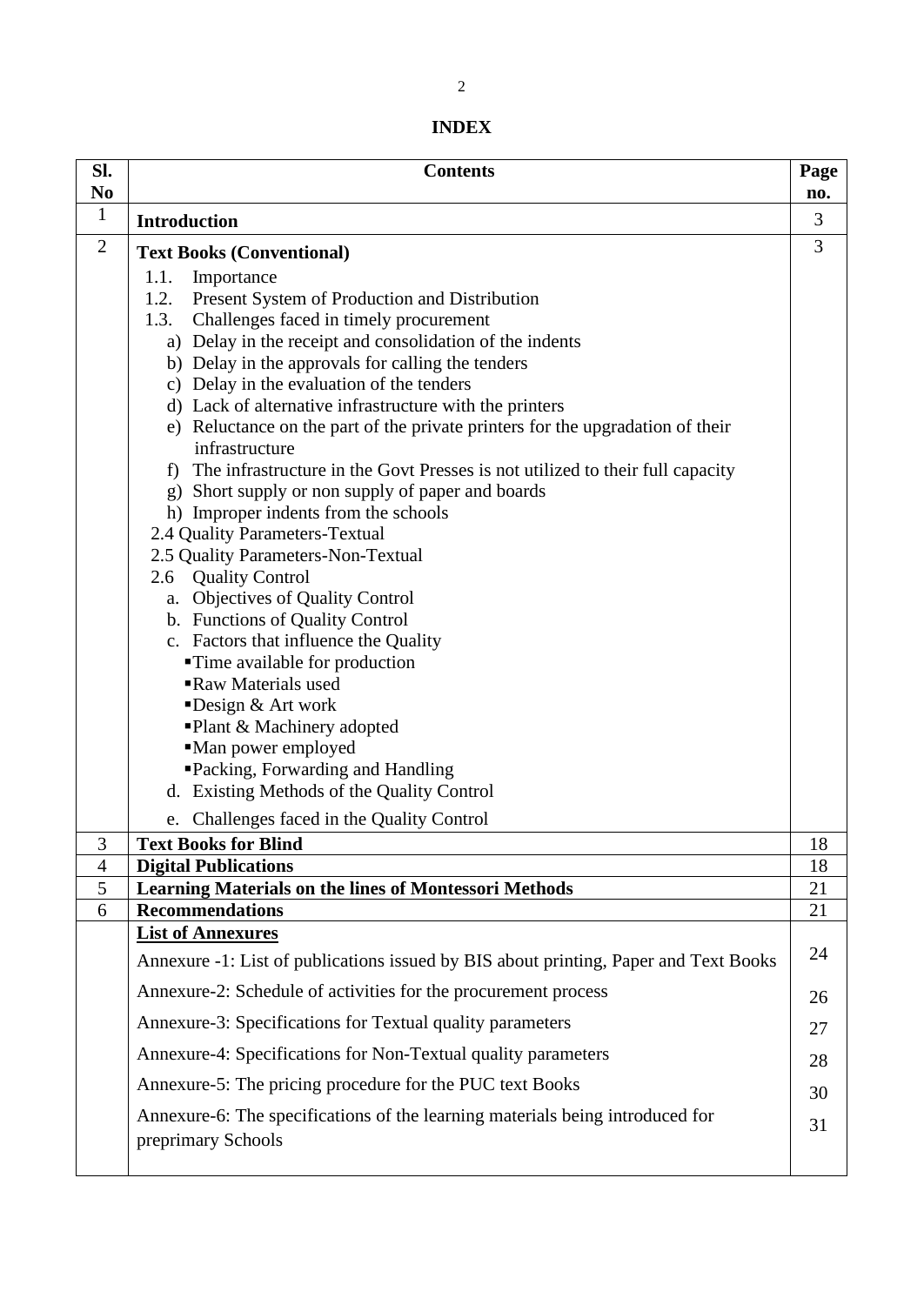# **1. INTRODUCTION**

**Quality** is the result of an Intelligent and sustained effort to produce the Best that a product could possess with the stipulated infrastructure and raw materials, in relation to cost, time limitations and the capabilities of the facility. Quality for the publications is therefore an exclusive operation that forms an integrated part of every phase of production from conception till the publication is delivered to the student, with acceptable standards.

However good, may be the content of the textual material, unless it is presented in an attractive and pleasantly readable format the objectives cannot be achieved. This is where the concept of quality publication gains importance. Generally in any education policy focus will be on the Curriculam and its depth and breadth but it is also equally important to publish the same with the optimum quality levels and this would certainly help in pedagogy.

Text books are the Traditional publications in the Education field. It is also to be noted that the National Education Policy 2020, has emphasized the importance of Early Childhood Care and Education (Chapter-1) and Online and Digital Education (Chapter-24). The Changed environment, Technological/Economic Growth and recent rise in Pandemic has made the system to look for alternative initiatives for the the Education. Further it is also worth considering the popularity being gained by the Montessori methods of teaching.

Therefore, the Publications in the education system attains definition beyond the traditional text books. Learning may take place beyond the boundary of textbooks and the classroom; it may take place through a diversity of learning materials and experiences. **Considering all these factors this position paper will dwell upon the following modes of Publications**

- **Text Books (Conventional)**
- **1. Normal Children**
- **2. Blind children**
- **Digital publications**
- **Learning materials on the lines of Montessori methods.**

# **2. TEXT BOOKS (CONVENTIONAL)**

#### **2.1 Importance**

A **textbook** is a book containing a comprehensive compilation of content in a branch of study with the intention of explaining it. Textbooks are produced to meet the needs of educators, usually at educational institutions.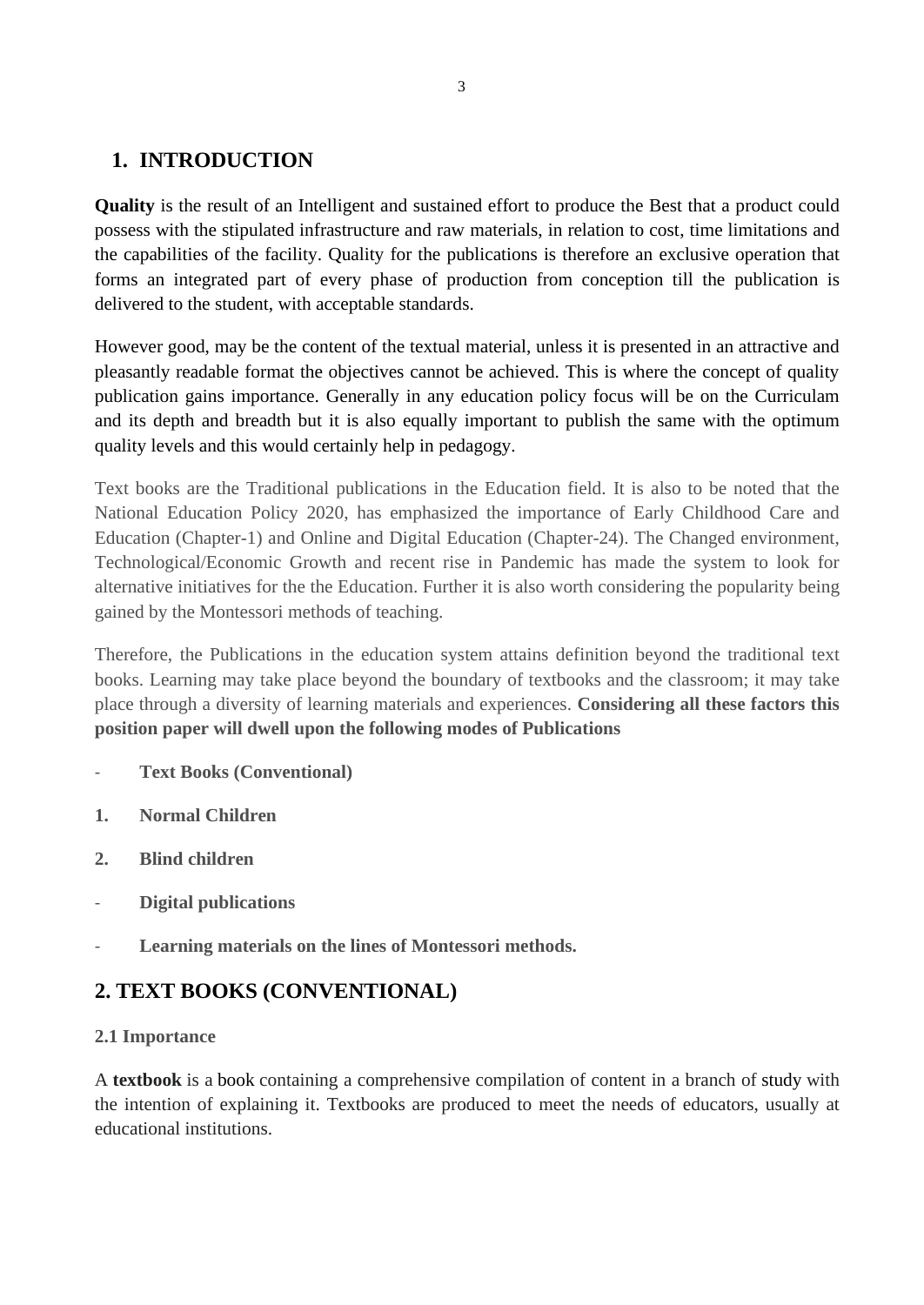Though the textbooks are not the only learning and teaching resources, they still play an important role in student learning. Textbooks are not only teaching materials for teachers, but also students' self-directed learning materials for preparation and revision purposes. Being important sources of reading for students, quality textbooks help develop students' ability to learn through reading. The amount and quality of the texts to be included therefore deserve greater attention. In other words, Quality textbooks tell, involve and interact with students.

Bureau of Indian Standards have also prescribed and brought out manuals about the different Standards that can be adopted for the production of Text Books. The different Manuals brought out for the Printing Industry are shown in **Annexure-1.** These Standards have been formulated after sufficient research over the subject by the Committees formed by the said Institution. However, many of the guidelines suggested therein are outdated due to technological changes. Therefore, quality parameters in this paper have been formulated based on the standards fixed and the present technology and needs.

In the National Education Policy, the new Pedagogical and Curricular Structure has been classified in to 4 stages  $(5+3+3+4)$  as follows:

- 1. Foundational stage for 5 years, covering Anganawadi, Pre-school (Lower Kinder Garten and Upper Kinder Garten) and class 1 and 2
- 2. Preparatory stage for 3 years, covering classes 3 to 5
- 3. Middle stage covering 3 years for classes 6 to 8
- 4. Secondary stage covering 4 years for classes 9 to 12

The Early Childhood Care and Education which forms the foundation of learning is also given importance. Here the teaching will be play-based and certainly require a different structure for the text books. Also, during this period learning should be through materials and with practical orientations. Therefore, along with the reading materials it is essential to include learning materials also in this stage. The age group in this stage is 3 to 8 years. Obviously, the specifications both textual and non textual will have to be different from other stages of learning.

#### **2.2 Present System of Text Book Production and Distribution**

Presently the production and distribution of the Text Books and other learning materials has been entrusted to the Karnataka Text Book Society. A major portion of the text books are being entrusted to private printers and a small portion is being executed at Government Presses.

#### **Karnataka Text Book Society**

Karnataka Text Book Society ® came into existence on 01.04.2006 in accordance with the provisions of the Government order No. ED 95 DGO 2005, Bangalore Dated 04/01/2006,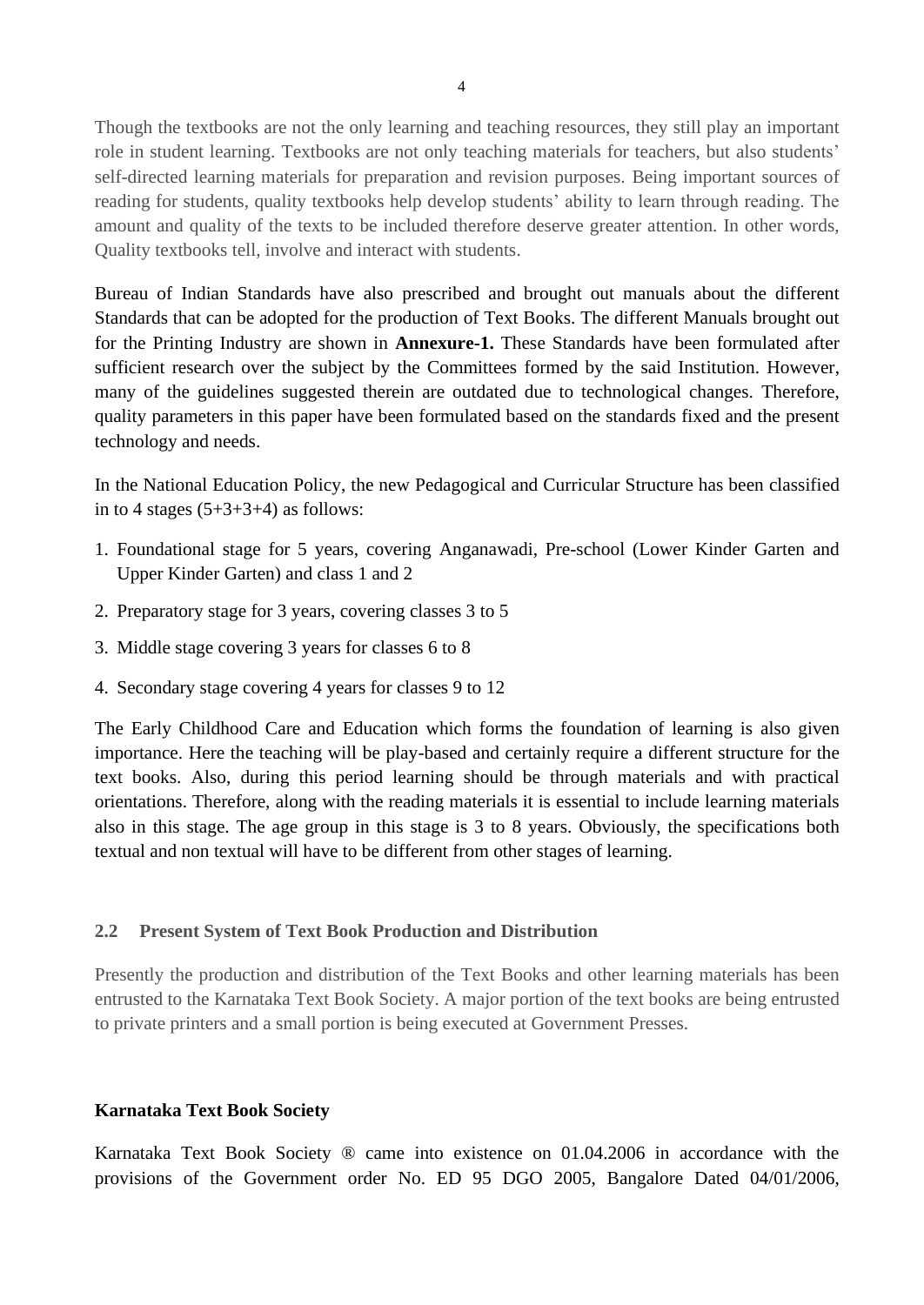promulgated to form autonomous body with the main responsibility of production and distribution of all school text books. Presently it is executing the following works

• Preparation, Translation, Revision and Editing of textbooks

(Class 1 to 10 comprising of around 560 titles).

- Printing and supply of textbooks (class 1 to 10) under free and sale category
- Printing and supply of Learning materials for class 1 to 3 (Nalikali)
- Printing and supply of learning materials for pre-primary classes for 908 selected Govt. schools from the Academic year 2022-23.
- Printing and supply of work books for Govt. schools (class 4 to 9 Kannada medium students)
- Printing and Supply of textbooks for 74 Adarsha Vidyalayas (class 6 to 10)
- Preparation of Bilingual textbooks (English and Mother tongue) for children of class 1 to 5, studying in English medium sections of Govt. Kannada and Urdu medium schools.
- Printing and supply of Sociology, Political Science and Economics textbooks for Children With Special Needs –CWSN, studying in class 8 to 10 (instead of Mathematics and Science)
- Printing and supply of Student diaries for class 1 to 12. (Govt. schools)
- Preparation, revision, Printing and supply of textbooks for Fine Arts (Music, Instrumental, Dance), Drawing, Yakshagana and Vocational education handbooks for teachers etc.
- Printing and supply of textbooks for children studying in Madarasas.
- Printing and selling of PUC textbooks.
- Printing and supply of NSQF textbooks (National Skills Qualification Frame work) for class 9 to 12. (only for selected Govt PU colleges)

The sequence of operations done by the KTBS in the procurement process are as follows

- 1) Collection of indents directly from the schools with the verification made by CRO, BEO, DDPI
- 2) Scrutiny of the indents so received and getting the corrections if any
- 3) Categorising the titles in to different packages
- 4) Getting the estimates from the Director of Printing and Stationery.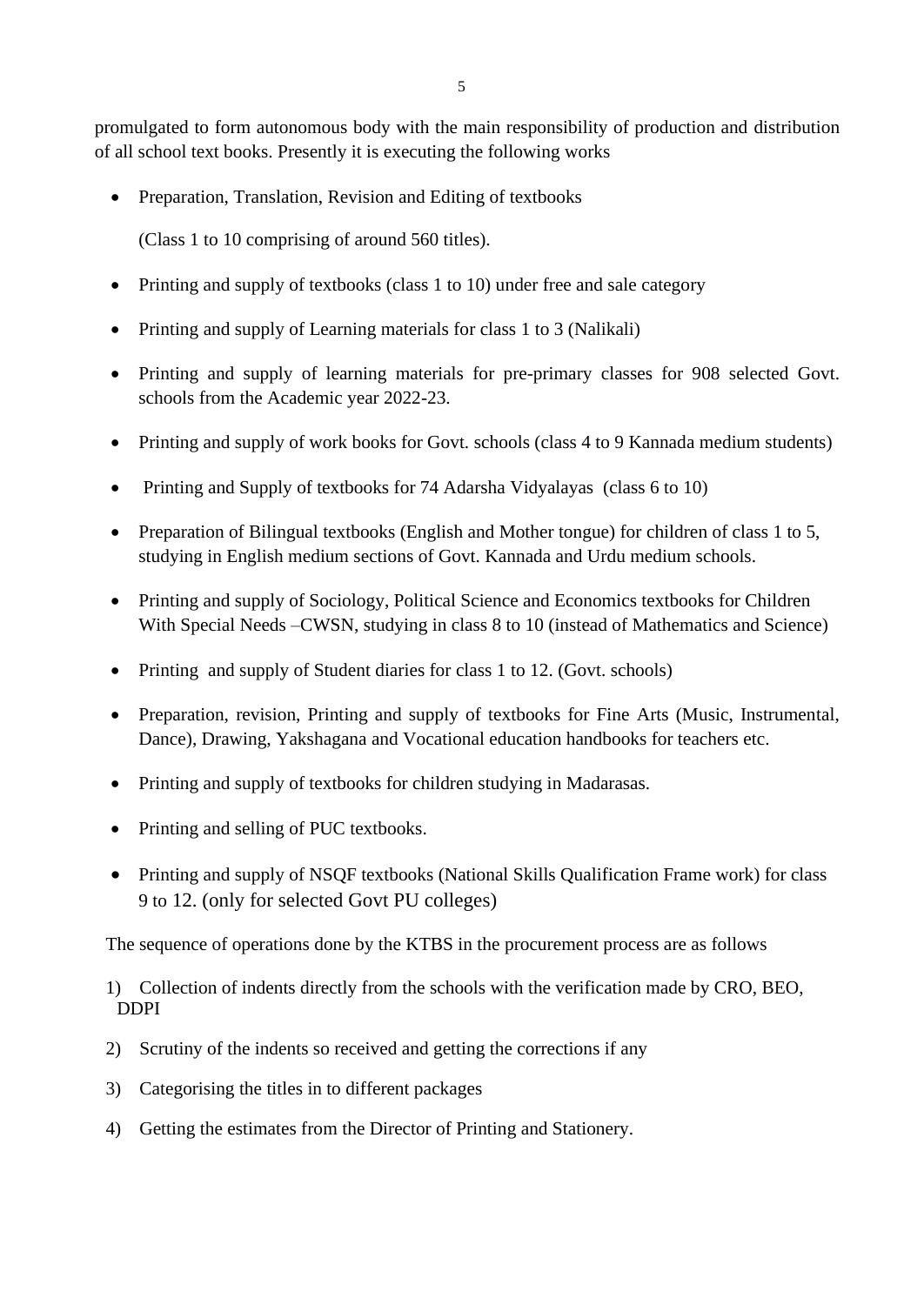- 5) After scrutiny seeking the approval of the Finance Department through Education Department.
- 6) Placing the subject to EC and GC seeking the approval to float the tender.
- 7) Issuing work orders to DPS to print and supply the books to their capacity.
- 8) After the approval from GC inviting the tenders from the eligible printers.
- 9) Conducting the pre-bid meeting and incorporating any amendments within the ambit of rules
- 10) Opening of the tenders and conducting scrutiny of the documents.
- 11) Opening of the technical bids
- 12) Technical Evaluation by a designated Committee which includes document verification and then infrastructure verification
- 13) Opening of financial bids of the technically qualified tenderers
- 14) Financial evaluation to arrive at L-1 rates
- 15) Issue of Order of acceptance to successful tenderers
- 16) Obtaining the acceptance, Performance security and agreements from the successful tenderers
- 17) Issue of the work orders
- 18) Quality control measures
- 19) After confirming the deliveries at BEO offices and getting appropriate certifications making payments to the tenderers

Considering the numerous steps involved the process of procurement should start from a date working backwards. The Books are required to be delivered to the schools by second week of May every year. At least 6 months production period should be given to the printers which will have sufficient time to procure the raw materials and to monitor the quality in the production. This will also reduce the cost of procurement as the printers need not draft overtime to complete the production well-in-time. A procurement schedule is shown in **Annexure-2.** Accordingly, the procurement process shall commence by June of the previous year to completed the deliveries by May second week of the next year.

The KTBS is also entrusted with the production and sale of the PUC text books. There is no free supply scheme for the PUC text books. They are sold in the open market at the prices fixed by KTBS. But for the change in method of distribution the method of procurement is same as that of School Text Books. The prices are fixed as per the procedure shown in **Annexure-5.**

**One of the major issues here is the possibility of pirated books in the market. It was reported in 2020 that about 10.0 lakh pirated NCERT Books were seized in Meerut. The value of these books was estimated at more than 7 crores. The possibility of piracy in PUC books also**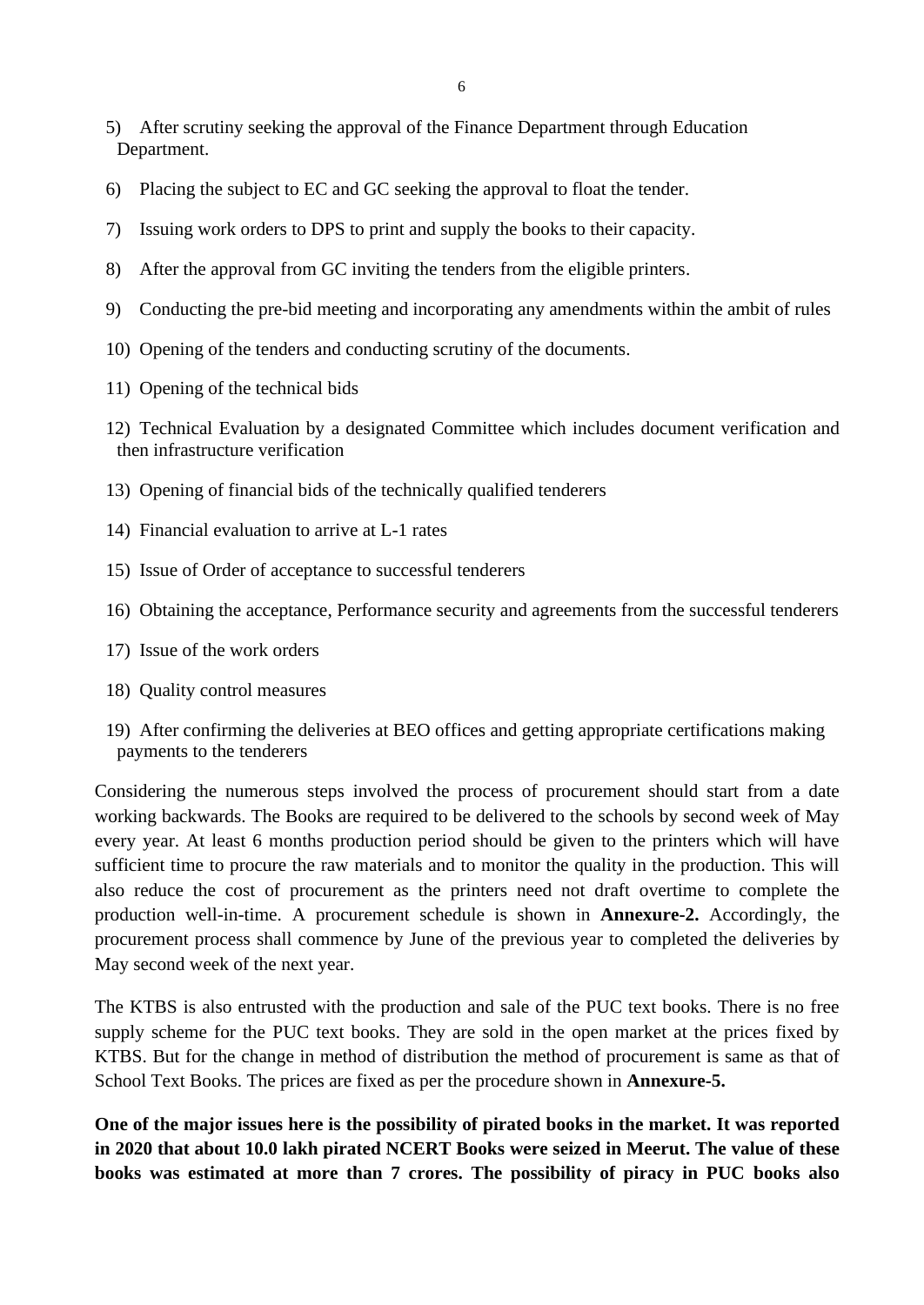**cannot be ruled out. The piracy in PUC text books may drive the stocks to be left out at KTBS and gradually this may become a serious issue and may land up the KTBS in to a big loss. This issue requires to be addressed immediately.** 

## **2.3 Challenges faced in timely procurement**

The timely delivery of the school text books to all schools is an essential requirement to ensure that the learning and teaching starts on time. In some of the previous years this has not happened and articles on delay of text books has always been a regular feature in the newspapers. The following are the factors said to be cause for the delay in the delivery of text books.

## **a) Delay in receipt and consolidation of the indents**

Though the situation has improved quite a lot after the process of getting the indents through SATS portal has been implemented. But still delay in finalization of the indents is not ruled out. Presently the indents are prepared and submitted by the School Head Masters and will be scrutinized by Cluster Heads, BEO's and finally will be approved by DDPI's. Later these indents will be verified at KTBS level. The errors in portal is majorly seen in the language books. This can be avoided if appropriate filters are facilitated in the portal whereby making entries in the portal, will become more accurate.

Also it is essential to ensure that indents are received from the un-aided schools in time.

# **b) Delay in the approval to call for the tenders**

The very purpose of formation of the Society is to reduce levels of decision making and speedy approvals. The procedural delays taking place in Government at different levels require to be looked into.

# **c) Delay in evaluation of tenders**

After opening of the tenders the evaluation has to be done in accordance with KTPP Act and Rules, which is a meticulous process. The inspection of the tenderers facilities is also a time consuming process. During evaluation many a times the rates quoted by the printers shall be much higher than the estimates prepared by the KTBS. There are no schedule of rates for the preparation of estimates. The paper rates considered for the purpose of estimates is also not scientific. Because of which the estimates prepared by DPS will not be scientific and consistent.

This aspect can be set right by

- Devising a mechanism where the paper will be procured by KTBS and the same will be allocated to the printers to whom the printing contract is awarded.
- Formulating the Schedule of rates and calling the tenders only for the cost of printing based on the schedule of rates.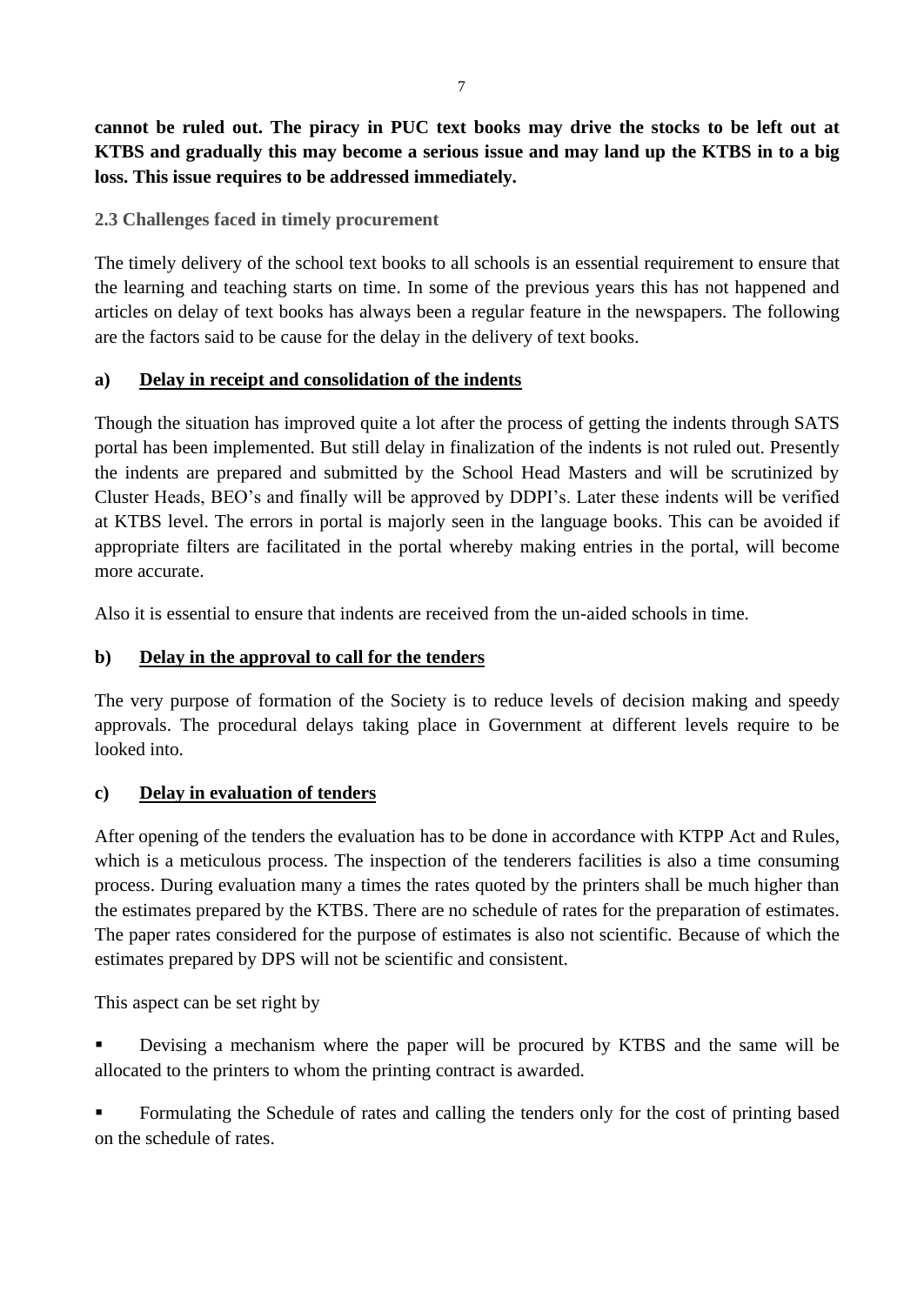# **d) Lack of alternative infrastructure with the printers.**

Most of the printers own a single line of production facility and therefore the delay becomes inevitable if there is any mechanical breakdown.

# **Reluctance on the part of the private printers for the upgradation of their infrastructure.**

There should be regular upgradation of the machinery in any kind of the production plant which is not happening in the private printers.

## **e) The infrastructure in the Govt Presses is not utilized to their full capacity**

The infrastructure available in Govt Presses is not being utilized to their full capacity. The Govt presses at Mysuru and Kalburgi have been exclusively designed for the text book production. They have a capacity to print atleast about 40 lakh text books in 3 months period. During 2019-20 academic year they had printed about 40lakhs of text books while it is hardly 7 lakhs during 2020- 21 and nil in 2021-22. These presses require to be maintained atleast for the sake of retaining technology within the Government

It is said that Certain administrative and technical reasons have created this situation which requires to be addressed.

# **f) Short supply or non supply of paper and boards**

The closure of Mysore Paper Mills a state owned Company and non supply of economy maplitho by West Coast Paper Mills, a local producer of paper located in Dandeli has made the printers to depend on the Mills outside the State. Most of the other state Governments have a system of procuring the paper themselves and supplying the same to the printers. The printers have to execute only the Printing work by engaging their infrastructure. In such cases the investment on paper by the Printers is avoided and therefore more number of printers will be available to execute the work.

The Paper Mills will have a commitment to the other State Governments due to their earlier agreements and therefore the preference will be given to them rather than private printers who have taken up the text books of Karnataka.

During many previous years the Tamil Nādu Newsprints and Papers Limited (TNPL) and Seshasayi Paper and Boards (SPB) who are located in Tamil Nādu and who supply the maximum quantity of paper to our private printers had to shut down their mills due to shortage of water in the rivers. This happens whenever the rains fail in the catchment area. Where as the West Coast paper Mills Limited has never faced the problem of water shortage.

During pandemic the Art Board required for cover making was not available due to fall in imports.

# (h) **Improper indents from the schools.**

This is an issue more particularly from the unaided schools to whom the books are being supplied on payment basis.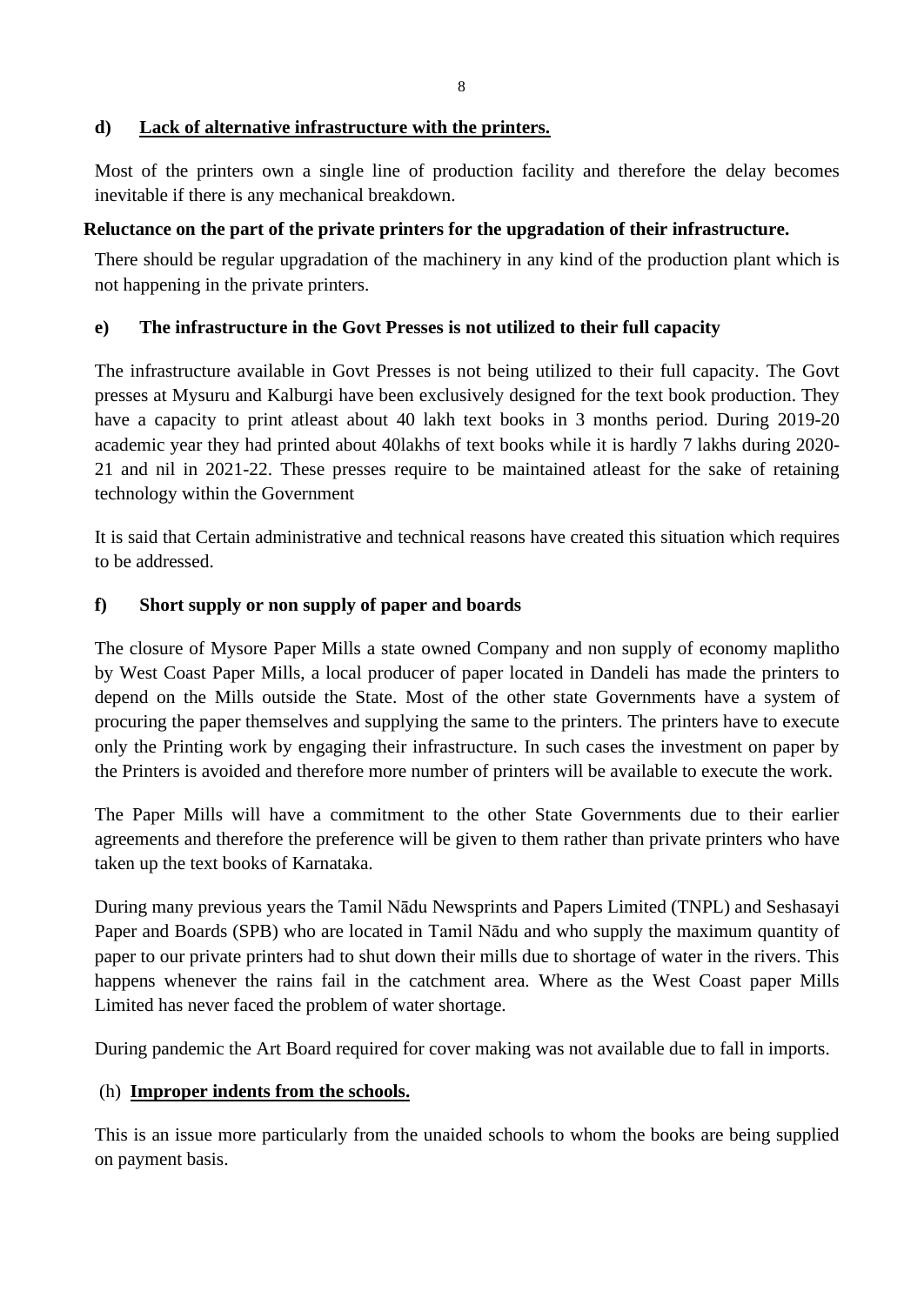The indents from the unaided schools many a times will not be as per their requirements. They become too cautious to indent as minimum as possible and whereby the KTBS will not be in a position to assess the exact print order and therefore a repeat order has become a regular feature

# **2.4 Quality Parameters for Textual materials**

The design of the content becomes the feature of Textual material which include – Page layout, Illustrations, Print area, Margins, Font size, Spacing, Graphics, No of Colours. For these parameters the Bureau of Indian Standards has given guidelines in their Paper IS 7160:2003. However, these standards are more connected to conventional type setting methods. Taking this as basis the committee has recommended the standards to suit the present technology and NEP in **Annexure-3.**  The Print Area, margins, Type sizes etc. vary from stage to stage and class to class.

➢ The **Page layout** shall be logical and consistent. The materials shall be well-organised, with appropriate use of space and margin for ease of reading, but avoiding unnecessary use of blank space.

➢ **Illustrations** such as photographs, pictures and graphs shall be accurate, appropriate, effective and suitably annotated to stimulate and facilitate learning. They serve to direct students to the instructional focus rather than distract them from it. A number of factors come into play to make the graphics useful for learning. Specifically,

• The graphics are relevant to the text. Photographs and illustrations are not just added to lighten up the presentation. Their reference to the text is obvious, either through direct cueing or proximity to the relevant text segment;

- the sequencing of the graphics is appropriate to show a developmental process; and
- an appropriate balance is struck between text and graphics.

➢ The **print area and margins** depend on the size of the book and in turn the size of the book varies from stage to stage.

➢ The **font type** is one of the important criteria. To avoid confusion, the font type and font size shall be consistent throughout the textbooks. In order to avoid eye strain and for more comfort of reading, larger size fonts are recommended, for lower levels while smaller font sizes for the higher classes.

➢ The **spacing between lines**, between paras, Chapter headings, sub headings etc are also need to be given due importance. These parameters again related to the font size, font type etc. Different font types and sizes are to be used for different stages of education.

➢ **Number of columns** of Text has to be decided based on the size of the book and the font size.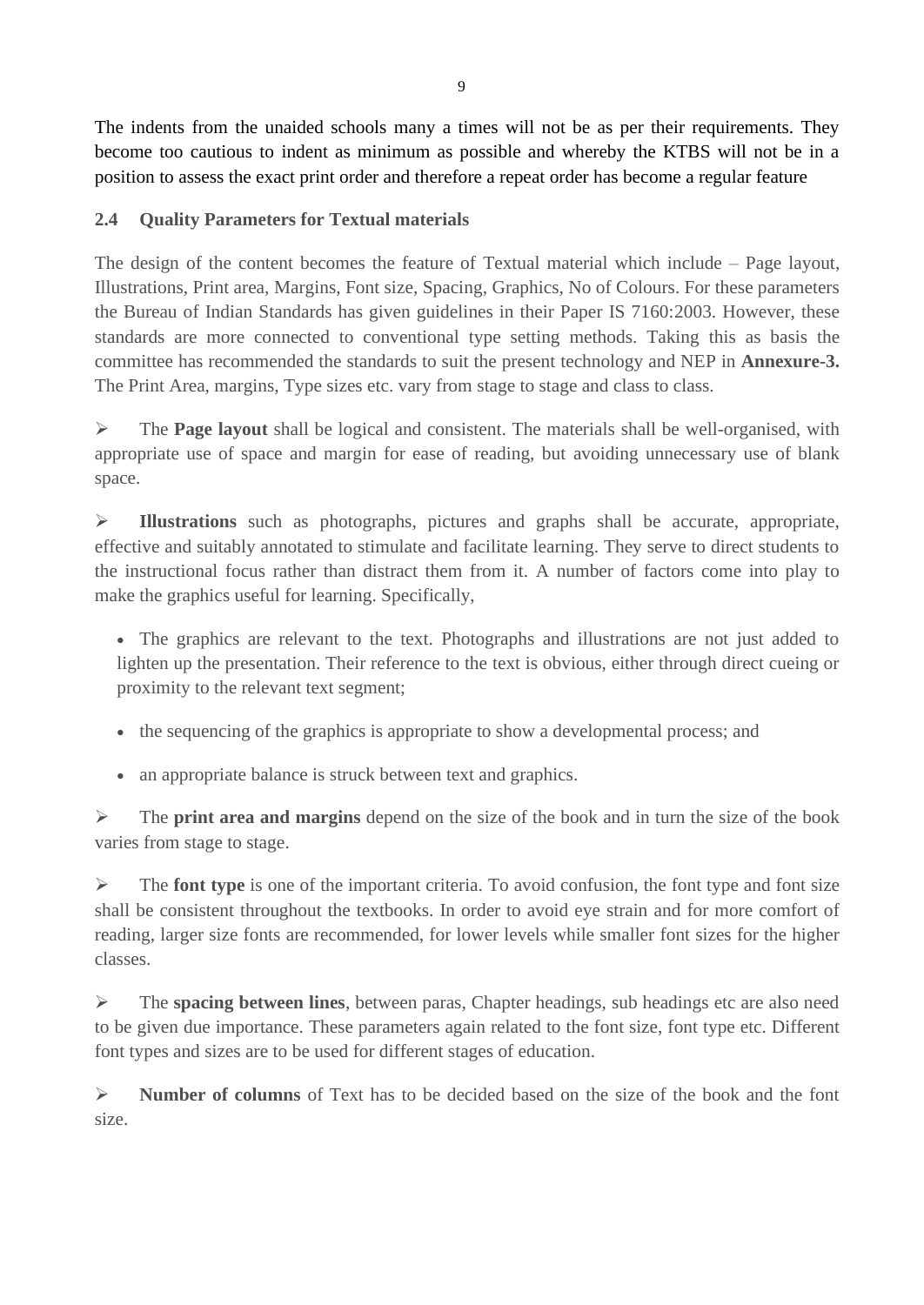➢ The **Colours** in the letters is recommended to be not more than two for the ease of proper registration in the high speed web offset machines.

➢ The **Pictures** shall be avoided with the dark backgrounds to prevent the see through on the other side of the page.

# **2.5 Quality parameters Non-Textual**

The issues covered under non-textual material are

• The size of the Book

• Paper to be used for text which comprise- Type of Paper, Thickness of the paper, type of pulp, Formation of Pulp, Brightness, smoothness, opacity, Tensile Index, Cobb, Wax pick, Bending stiffness, Gloss, Coating etc.

- Board to be used for the Cover
- Method of Printing
- Method of Binding
- Method of packing
- Security codes to be adopted

# **The specifications of Non-Textual parameters are provided in Annexure - 4**

**2.5.1 Size of the Book** again has to be decided based on the student age and the design of the book. For stage 1 and 2 it is recommended to use bigger size books (A-4 i.e. 210x297 mm or 210x280 mm) and for stage 3 medium size books (Crown  $1/4$ <sup>th</sup>-  $183x245$  mm) while for stage 4 it is advisable to use medium size (Crown  $1/4$ <sup>th</sup>- 183x245 mm) and also small size books (A-5 140 x210) mm or 140 x 207 mm). Two options have been given for A-4 and A-5 with due consideration of the technical specifications of the machinery available in the market.

# **2.5.2 Paper to be Used**

➢ **Type of Paper:** Generally, Maplitho is the best opted paper for the printing of Text Books. But writing on maplitho paper with ink pen is difficult. Therefore, wherever the books are hybrid i.e. both text book and a work book it is advisable to use the pencils or the ball point pens to write. Different mills have brought out their product with different brand names.

➢ **Type of Pulp** is one of the important parameters which define the quality of the paper and also the consistency of the quality. The pulp is being manufactured by using Wood, Bamboo, Bagasse, wheat Grass etc. Though there are different types of pulp they are broadly classified as Virgin Pulp and Recycled Pulp. Virgin Pulp means pulp extracted freshly from the above said materials instead of being procured from recycled sources. The pulp extracted from waste paper is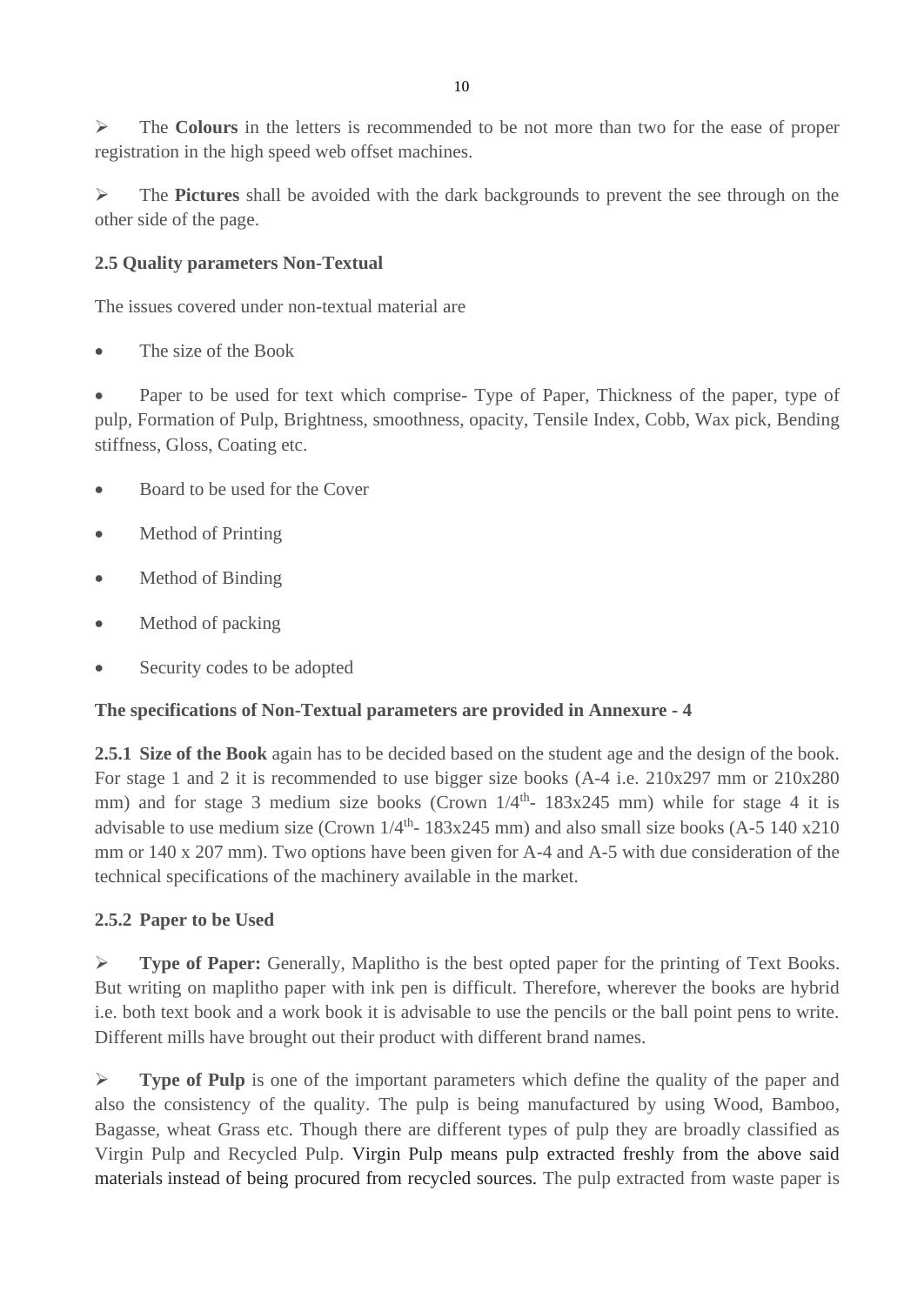called recycled pulp. For the obvious reasons for text books printing, it is advised to use paper made out of atleast 80% Virgin Pulp.

➢ **Formation** is an indicator of how uniformly the fibers and fillers are distributed in the sheet. Formation plays an important role as most of the paper properties depend on it. A paper is as strong as its weakest point. A poorly formed sheet will have weaker and thinner or thick spots. These will affect properties like caliper, opacity, strength etc. Paper formation also affects the coating capabilities and printing characteristics of the paper. A poorly formed sheet will exhibit more dot gain and a mottled appearance when printed.

➢ **Thickness of Paper** is measured in terms of Grams per square meter of the paper/Board. This is to be considered based on the age of the student, handling, kind of content whether it is with halftone graphics or line diagrams, number of colours etc. The books for stage 1 and 2 are to use 80 to 100 gsm while for all other books 70 gsm will be sufficient. For language books for higher classes where it is more of text rather than graphics 60 gsm paper should be sufficient.

➢ **Brightness** is a parameter that influences the depth of printing. Higher the brightness better will the graphics look.

➢ **Smoothness** is concerned with the surface contour of paper. It is the flatness of the surface under testing conditions which considers roughness, levelness, and compressibility. In most of the applications of paper, the character of the surface is of great importance. It is common to say that paper has a "smooth" or a "rough" texture. The terms "finish" and "pattern" are frequently used in describing the contour or appearance of paper surfaces. Smoothness is important for Printing where it has an impact on the clarity of the Graphics both in multi colour and single colour. Higher the smoothness up to certain level is considered as a better paper.

➢ **Opacity** is the measure of how much light is kept away from passing through a sheet. A perfectly opaque paper is the one that is absolutely impervious to the passage of all visible light. It is the ratio of diffused reflectance and the reflectance of single sheet backed by a black body. Opacity is important in Printing Papers, Book Papers, etc. The opacity of paper is influenced by thickness, amount and kind of filler, degree of bleaching and coating etc.

➢ **Tensile Strength** is an indication of the strength of the paper. Tensile strength can also be used as an indication of the potential resistance to web breaking of papers such as printing papers during printing on a web fed press. Higher the tensile strength better is the paper.

➢ **Cobb** is the indication of water absorptive nature of the paper. Lesser cobb value is better for the ease of printing and to retain the dimensional stability of the paper.

➢ **Wax pick** is the surface bonding strength of paper which is a measure of its resistance to separation of coating or fibers or to any cleavage parallel to the sheet surfaces. Paper is said to "pick" when coating, fibers, or small portions of the paper itself separate from the body of the sheet while it is being printed. This tendency for picking is of great concern to printers and it is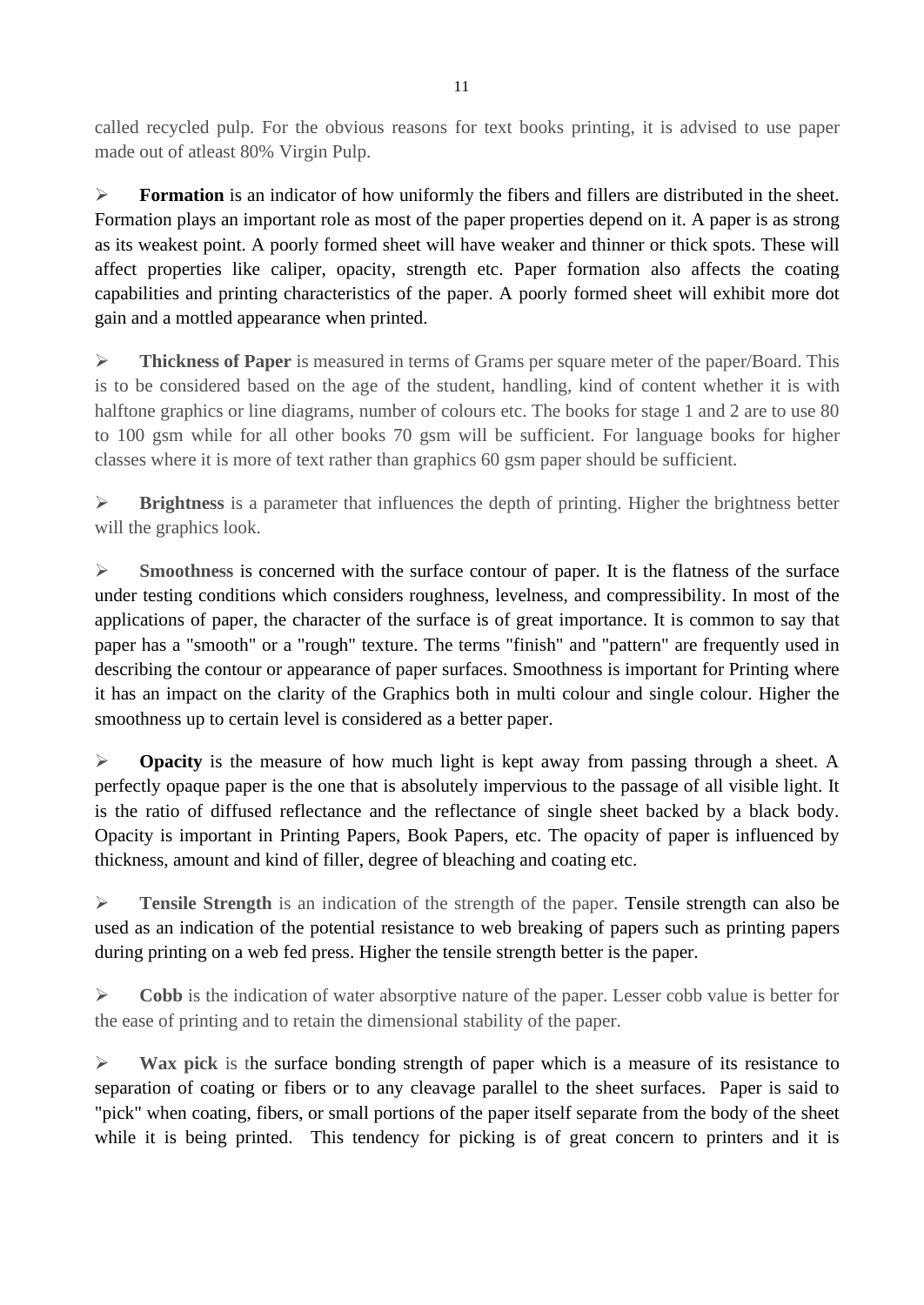necessary to control pick strength in making most types of paper. Higher wax pick is expected in the printing papers as well as boards

➢ **Bending stiffness** is the degree to which paper or board resists bending when subjected to a bending force in its intended use.

➢ **Tearing resistance** indicates the behaviour of paper in various end use situations; such as evaluating web runnability.

# **2.5.3 Cover Material**

Two types of materials are generally used for the covers of the text books- one is both side coated **Art Boards** or both side/one side coated **pulp boards**

➢ **Gloss** is the measure of specularly and diffusely reflected light component against a known standard. Gloss is important for the cover printing and varnishing. The level of gloss desired is very dependent on the end use of the paper. Gloss and smoothness are different properties and are not dependent on each other.

➢ **Coating more precisely UV coating** is an important feature required in the Boards to be used for the Book Covers. Earlier the Book Covers were laminated. But as a measure to make it more eco-friendly and to discourage the use of plastic it was changed to UV coating. The UV coating provides strength to the cover and also makes it water resistant and scratch resistant.

➢ **Folding Endurance** is the paper's capability of withstanding multiple folds before it breaks. Folding endurance has been useful in measuring the deterioration of paper upon aging. It is important for printing grades where the paper is subjected to multiple folds like in books, maps, or pamphlets. Long and flexible fibers provide high folding endurance.

The specifications for both Art Boards and Pulp Boards are provided in **Annexure-4**

# **2.5.4 Inks**

The percentage of cost of inks in text books printing is 2% to 5%.

Covering power, transferring propensity, absorption, drying time, viscosity, striking through, Tack and strength are the important characteristics of inks**.** The BIS has given specifications for the inks in the publication IS: 6830-1973 and also provided guidelines for the testing in the publication IS: 6931-1972. Due to low cost component the ink is imparting and also the printer himself has to be cautious of the quality of the ink keeping in mind the safety of the machine, cleaning time, wastage in paper etc. the quality parameters are not given much emphasis here. Though the testing of the paper is got done in a laboratory as a part of technical evaluation the testing of inks is not generally done for the obvious reasons. There are many brands of inks available in the market and the printers can choose the one that best suits their machinery. There are some printers who manufacture the inks by themselves also. Ultimately the printer has to choose the right ink that suits their machine and the substrate used.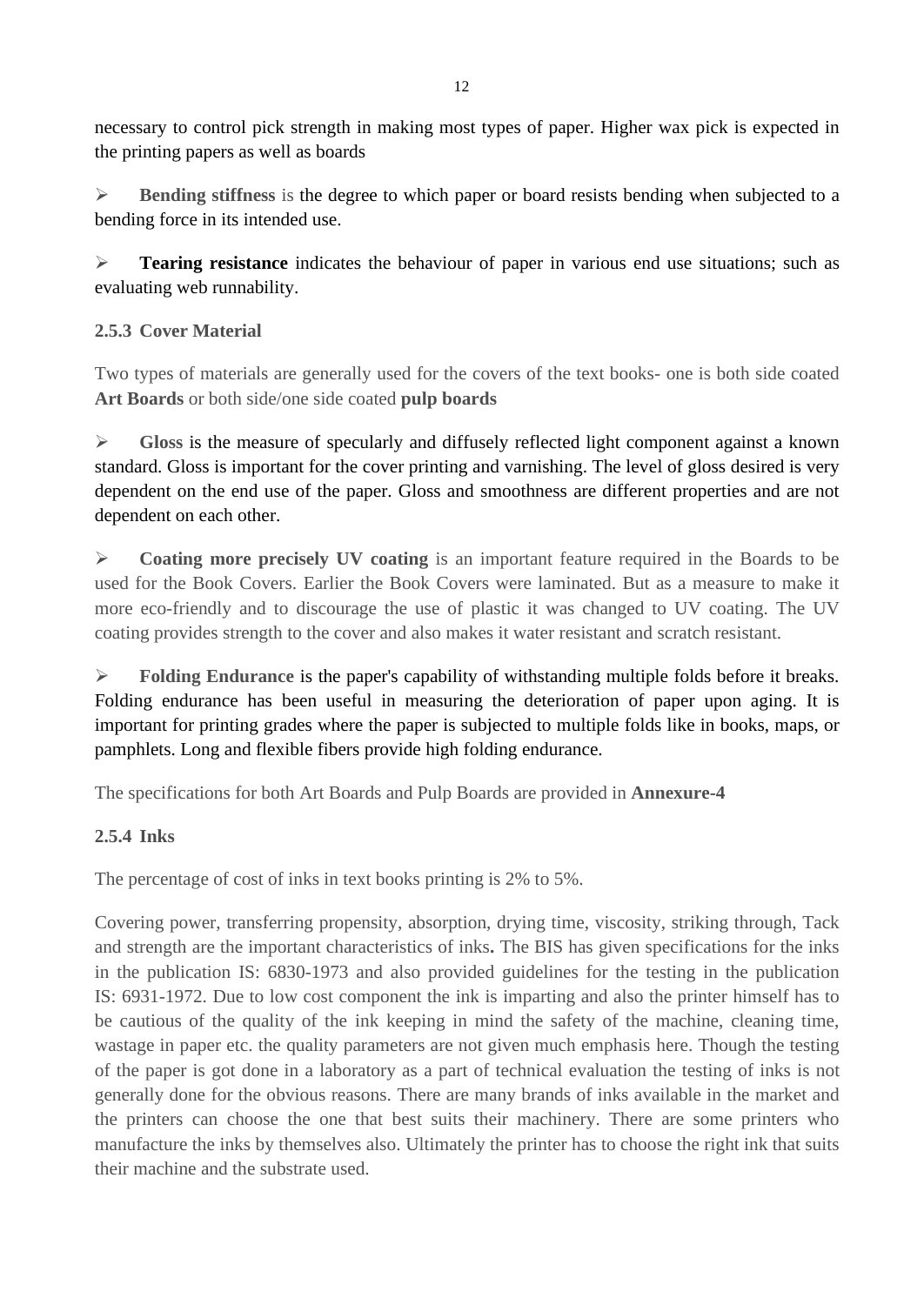## **2.5.5 Glue**

Though section sewing and pasting the cover with synthetic adhesive is the right method of binding for the reasons of speed and economizing the cost of production now a days hot melt adhesives are being used. In recent days a chemical called Poly Urethane Reactive adhesive generally called as PUR is also being used. Though it is costlier it gives very good bonding between the pages and the cover. The quality of the adhesive is reflected in the final quality of the binding. There are hardly 2 or three brands of such adhesive. The cost of adhesive for each book varies between 40 paise to 50 paise. Apart from the good quality adhesive it is very important that right temperature, right speed is used to have effective binding of the book.

## **2.5.6 Method of Printing**

Different methods are adopted for different products. For the printing of text books Offset method is adopted and Web offset and Sheet fed offset machines are used. The quality of the printing directly depends on the machine quality, age of the machine etc. Though the recent machines are computerized and the human skill requirements are minimized we cannot rule out the requirement of human skills in setting up the machine and controlling the quality.

## **2.5.7 Method of Binding**

Different methods of binding have to be adopted for different works depending on their usage methods. For text books (i) center pinning, (ii) Section sewing with perfect binding and (iii) Side pinning with perfect binding methods is adopted.

#### **2.5.8 Method of Packing**

Proper packing is very much essential to ensure that the book reaches the ultimate user in this case the student in good shape without any damages.

# **2.5.9 Security Codes to be adopted**

Providing security codes may not be required for the school text books which are supplied directly to the schools through the BEOs either free of cost or for sale. However, making the PUC text books with security features is very much essential for the reasons already explained in the earlier paras.

# **2.6 Quality Control**

# **a) Objectives of Quality Control**

- To reduce variation in the printed material
- To provide Quality Assurance in aesthetic aspects.
- To ensure that the specified materials only have been used
- To ensure dimensional conformity to the specifications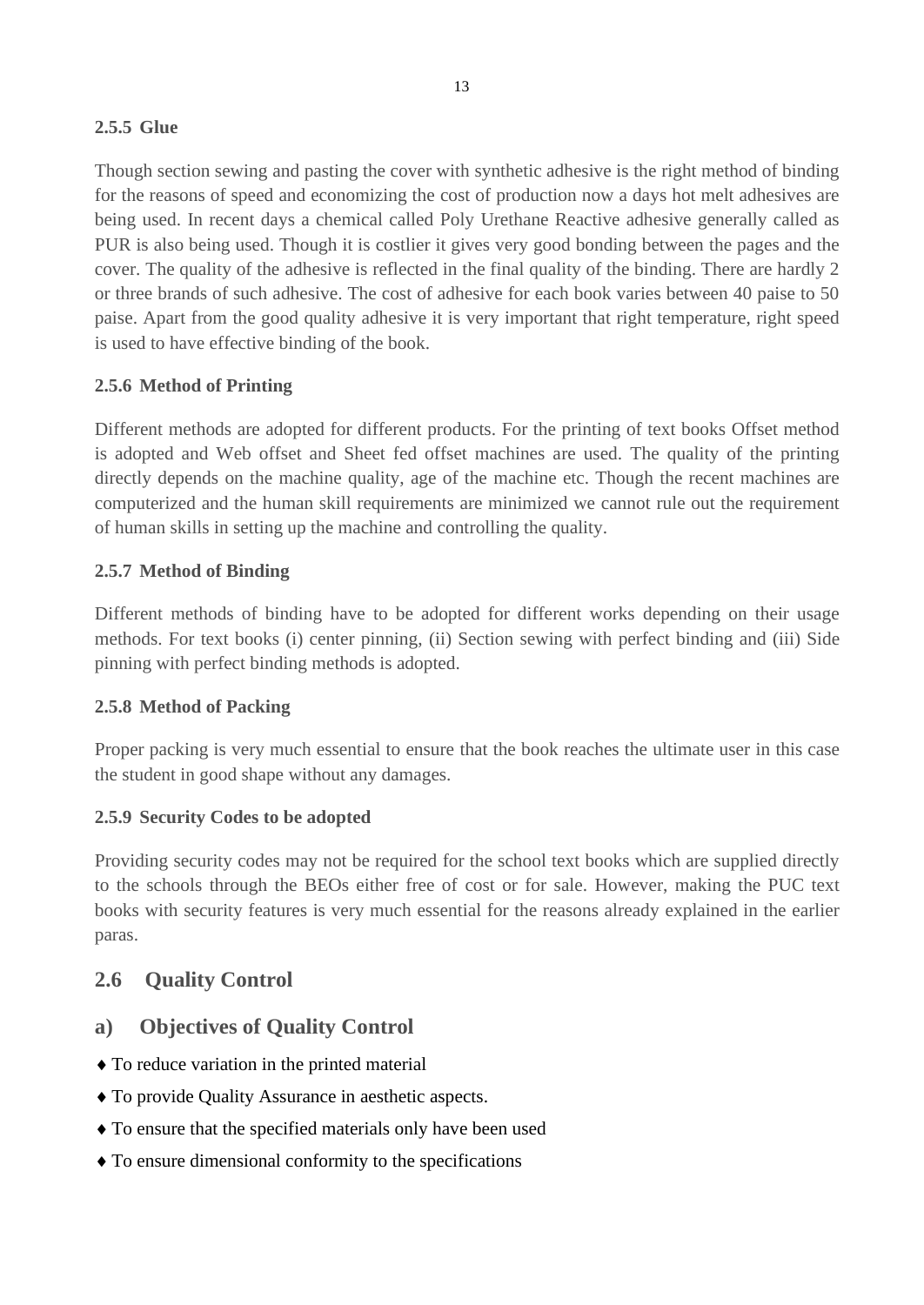- ◆ To avoid rework
- ◆ To reduce wastage
- Improve efficiency whereby increase the production

#### **b) Functions of Quality Control**

To specify the levels of excellence to be achieved in production as per customers requirements in relation to statutory standards, Cost-time limitations and Plant capabilities and devise and lay down the methods to control all the activities to reach the objectives.

#### **c) Factors that influence the Quality**

The important factors that influence and contribute for the quality of the final finished book are -

- Time available for production
- Raw Materials used
- ◆ Design & Art work
- ◆ Plant & Machinery adopted
- Man power employed
- Packing, Forwarding and Handling

#### **Time Available for production**

The production should be planned well in advance to enable the printers to procure the raw materials of correct specifications, to allow the paper for seasoning etc.

This requires to be controlled by the top management constituted by the Executive committee, Secretary to Government, Education Department and the education minister.

The master schedule for all the processes involved has been drafted on the principle of working backwards and shown in **[Annexure](file:///C:/search%3fhl=en&sa=X&oi=spell&resnum=0&ct=result&cd=1&q=Annexure&spell=1) –2.**

Adhering to this time schedule will enable us to give due attention to every operation. Also, the work groups can work under stress free environment, whereby the overall quality of the work turned out will be of higher standards.

#### **Design & Art work**

Operations ranging right from preparation of manuscript and artwork to printing and binding do affect quality in printing. Copy preparation and typographic designing are the basic needs and their importance do not require any further emphasis.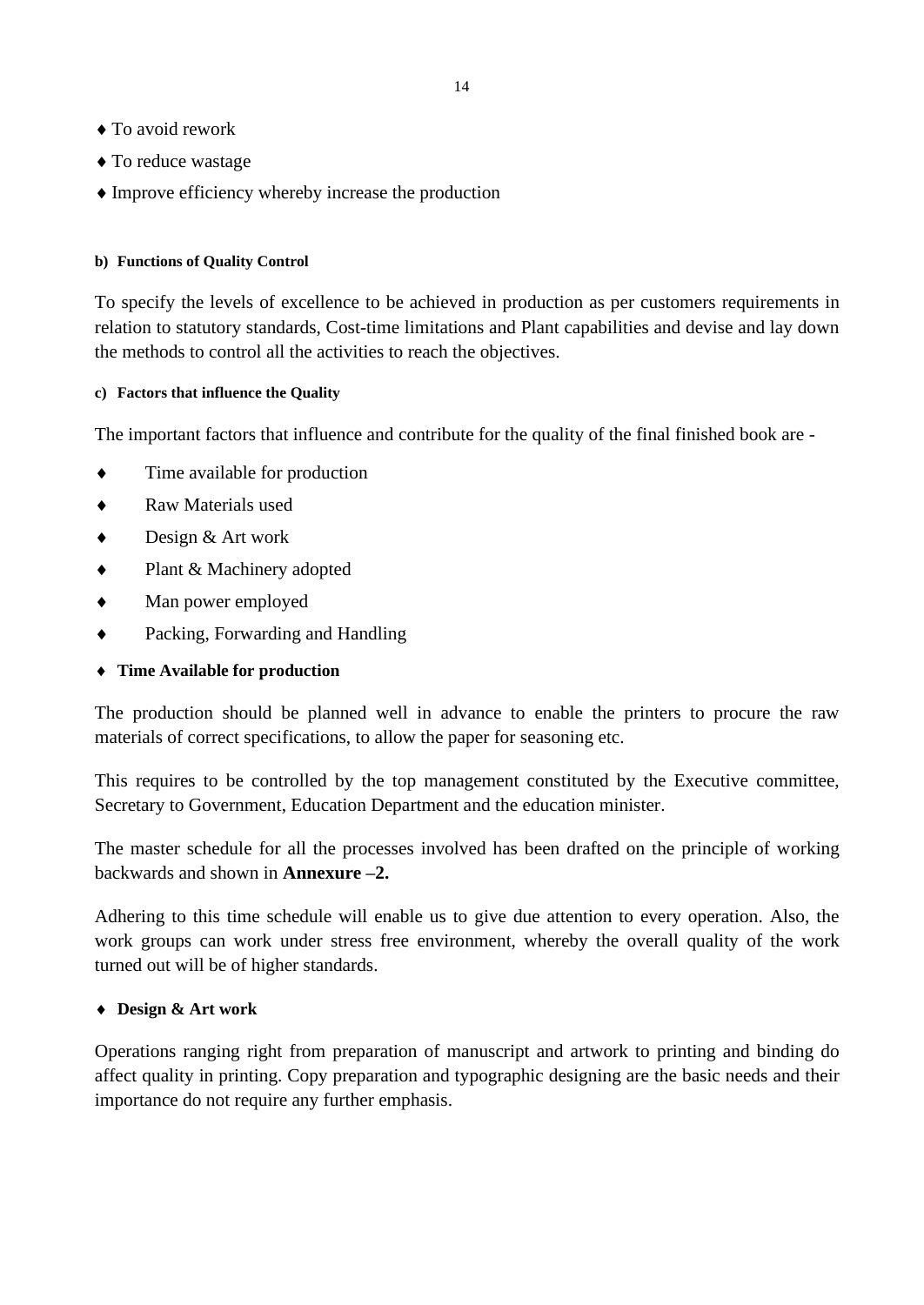In the design of a textbook the specifications of the Types, halftone screens, Layout etc. shall be based on aesthetic, economic and functional considerations. The specification pertaining to the Design & Layout of different textbooks are given in IS7160: 2003.

### **Raw Materials:**

It is a known fact that the quality of the end product in printing depends on the raw materials used, as is the case in any production activity. In the production of Text Books 80% of the cost of the total production goes for the Raw Materials. Because of the high value involved in this component there will also be a temptation for the executors to compromise and use substandard materials.

Therefore, the Quality Control begins with the procurement of raw materials of the right quality, its storage and preservation before it is put to use.

A judicious decision should be taken while fixing the specifications and then to control and ensure that the materials of correct specifications only have been used. The specifications shall be based on the Standards fixed by the Controlling Authorities like Bureau of Indian Standards, available Funds, Consumer expectations, etc.

The main raw materials that are used for the production of the Text Books are –

Paper for Text Paper for Cover Inks Binding Glue Binding wire

After finalisation of the Paper Specifications the Ink Formulations shall have to be fixed by the manufacturers of Printing Inks to suit the specified paper qualities.

The specifications stipulated for the paper to be used for the production of Text Books, are shown in **Annexure-4.** Another important raw material i.e. ink requires to be of correct formulation to result in good contrast and glow in the print. Ink of poor quality may show up the defects like picking of the paper, blurred and spreaded dots, smudginess, mottling, set off, see through etc. in the printed material.

Other raw materials like the binding glue, stitching wire shall also be of good quality. The text books are generally prescribed to be bound by a method called "Perfect Binding" by using hot melt synthetic adhesive when total number of pages in the book are more than 128. Here the books are first side stitched with galvanized steel wire or section sewn with thread for the proper bonding of the book pages. Wherever the no. of pages is equal to or less than 128, the books require to be bound by centre pinning using good quality galvanised steel wire or good quality thread.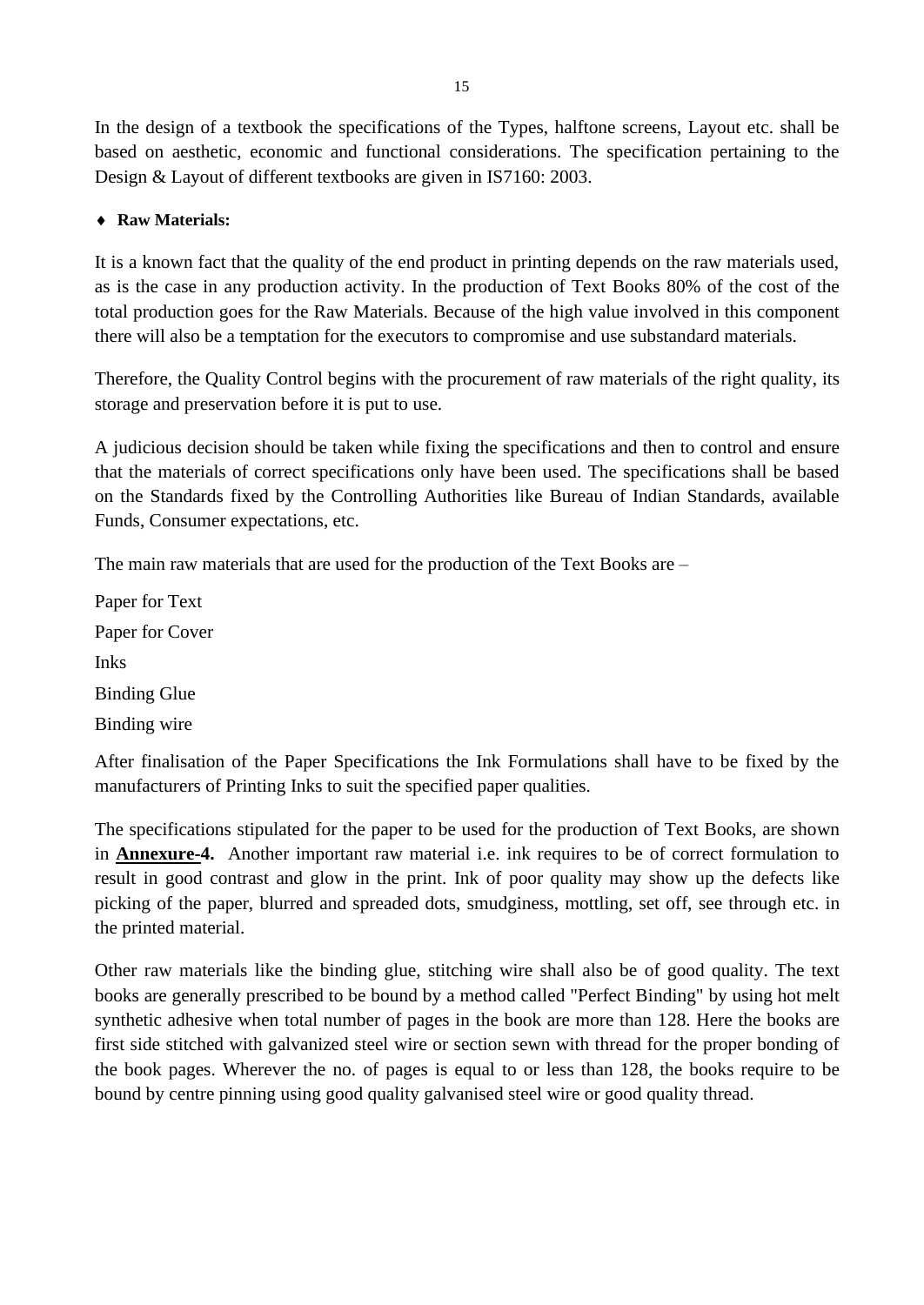#### **Plant and Machinery.**

Once the right kind of raw materials are selected then the focus will be on the Plant and Machinery. It is equally important to have a plant which is spacious enough for the volume of work handled and maintained clean and tidy. It is also needless to mention that the place is free from white ants, Cockroaches and such other pests. The atmosphere of storage place requires to be maintained with right levels of humidity, temperature, ventilation etc.

The machinery should be of modern technology and should be in fit condition to produce the print of good Contrast, Glow, Registration etc. The printing should be wrinkle free and should not result in set off.

## **Man power Employed**

Earlier printing & binding were considered to be more of a kraft work than a technical process. Though the situation has changed a lot still the importance of manpower has not reduced since the present days sophisticated equipment require the Man Power with high levels of skill and training to handle them.

Therefore, it becomes necessary to prescribe certain level of qualifications and experience for the staff at different levels.

#### **Packing, Forwarding and Handling**

There are many instances where due care is taken only till the production is completed and the Packing, Forwarding & Handling are totally neglected. This aspect is also equally important and modern methods are to be adopted in the transit of the goods till the books are delivered to the students. Undoubtedly it will add to the cost but definitely it will reduce the wastage and builds up the reputation of the system  $\&$  is advantageous in the long run.

#### **d) Existing Methods of Quality Control**

The following paras will explain the different methods being adopted to control the quality levels. First step to implement effective Q.C. system is to have an organised team of people answerable to top management to determine and maintain quality standards and improve on them.

Following are the existing 4 levels of quality control being executed

- **1 st Level**

Wherein the paper procured by the printers shall be inspected by the Departmental Officials and will be certified before it goes for production

- **2 nd Level**

Here inspection would be conducted while the production being taken place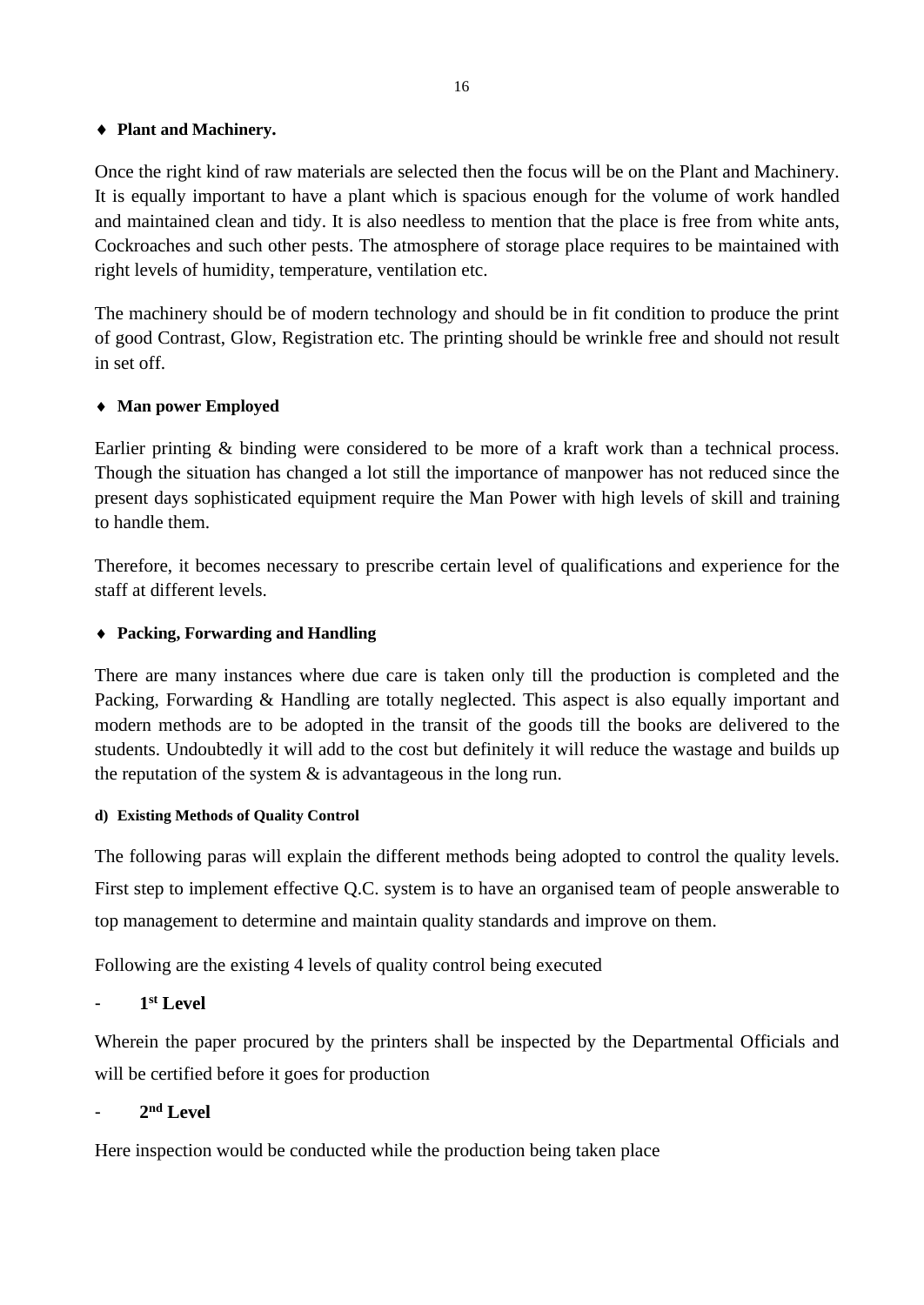#### - **3 rd Level**

The inspection of the text books against the quality parameters prescribed before they are despatched.

### - **4 th Level**

The books are inspected at the receiving point i.e. post delivery inspection

# **Challenges faced in the maintaining of the Quality Control**

#### ➢ **Effective Quality is a difficult task.**

The text books are a commodity and the numbers are huge. Checking of each and every book is not practical and not cost effective. Therefore, random sampling technique is being used. The checking is done before the dispatches in the ware houses of the printers which will not provide a good check on quality for the obvious reasons. The checking of paper before start of the production is being implemented recently and due to paucity of time and lack of cooperation from the printers it is not being done effectively. The post delivery inspection is not being done effectively as there will be shortage of time and the books would have been delivered just in time or many a times after the schools are opened.

#### ➢ **Paper Quality**

The first and foremost deviation found is in the paper quality. Since the tenders are called inclusive of all the raw materials, the successful tenderers themselves have to procure the paper. In the printing about 70% to 80% of the cost is of paper. There will be a tendency on the part of the printers to use paper other than the prescribed one to cut the cost of production. The cost of the B grade paper is much lesser than the A grade paper which is generally speficied in the tender. The reasons are many. One of the reasons is to make higher profits. The other reason is the variation in the paper rates. Many a times there will be an increase in the paper rates from the date of notification of tender and the actual time of production.

#### ➢ **Paper Size**

Instead of using the paper of prescribed width there will be a tendency to use lesser width and lesser cut off. For example instead of using 76 cms reel width there were instances that the printers were using 75 cms width reels. This would result in lesser size of the books.

➢ Neither the KTBS most of the printers have not adopted online quality inspection laboratory nor the Department of Printing, Stationery and Publications (DPS) have a full-fledged laboratory to test the quality of the books.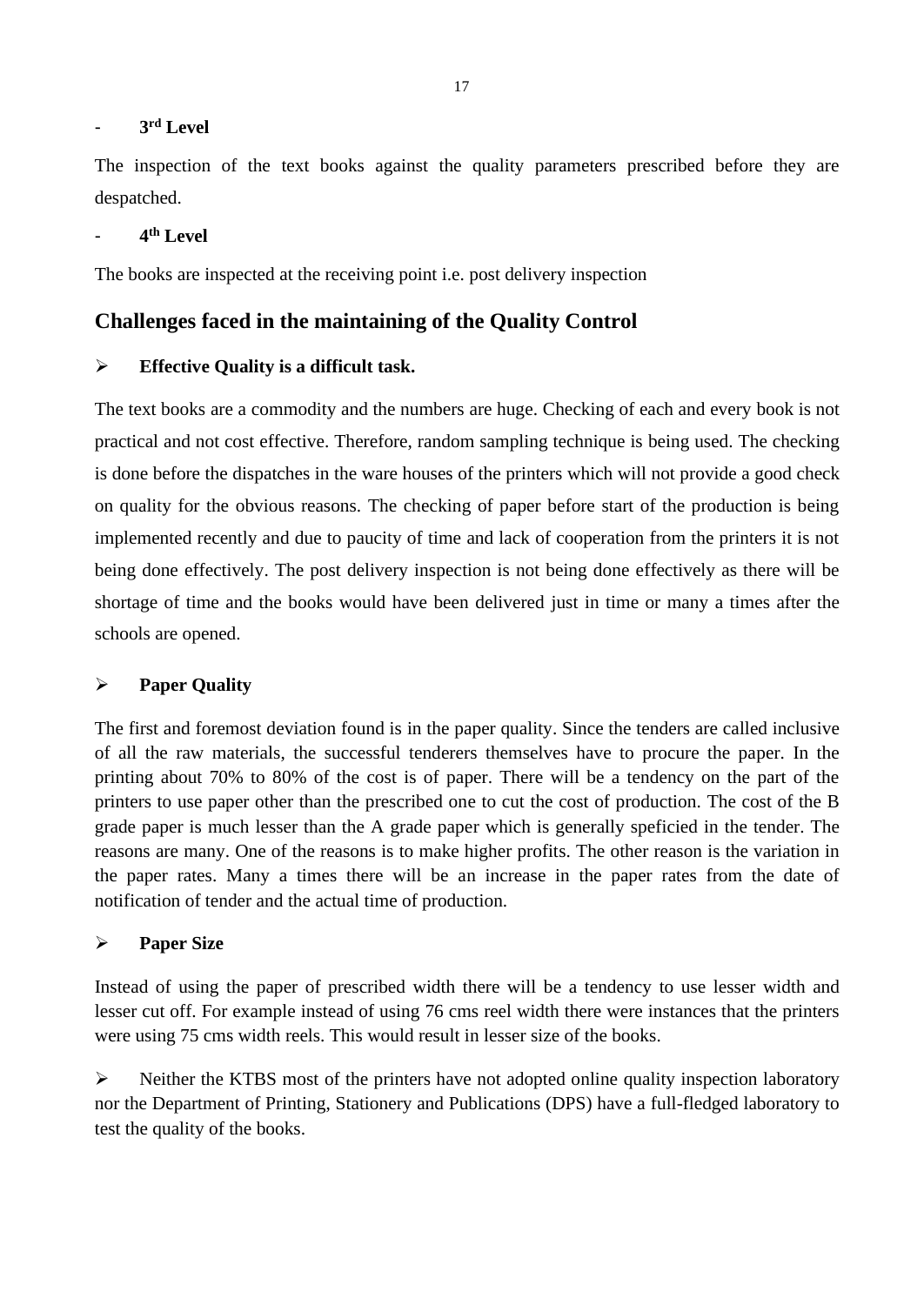#### ➢ **Technical Staff**

Shortage of technical staff in the KTBS. They have to depend most of the times on the DPS.

# ➢ **Quality Inspection**

Quality inspection has been done by the same officials year after year and the printers are also the same bunch. The packages may change but the same group of printers would be getting the order.

# **3. TEXT BOOKS FOR BLIND**

A braille book printing press owned by Karnataka Government has been working from 1982, and catering to the needs of the blind students of 4 Govt Schools and 25 Private Aided Schools. The press is located in Mysore and is under the administrative control of Women and Child welfare department. They are printing about 15,000 books every year and are being distributed free of cost. They are also printing other than text books and are being sold to blind students at a subsidized rate of 1/3 the cost of production.

The braille books have to be printed by embossing the letters and the binding is also different to make it convenient for the students to go through the books. The paper used is 165 gsm as the letters are in embossed form. The functioning of the press is quite satisfactory and is efficiently managing the needs and the existing system may be continued.

# **4. DIGITAL PUBLICATIONS**

Using electronic learning resources to enhance interactive and self-directed learning has become a global trend in education. The interactive and diversified sets of digital publications developed in line with our local curricula are an alternative to printed textbooks. Schools may select to adopt digital publications according to their students' learning needs and capacity, as well as the school infrastructure and technical support.

# **For several reasons, including the commercial and infrastructural, digital textbooks will not replace printed textbooks but will extend and complement the printed editions.**

#### **Importance of digital publication of text books**

#### **a. Study Anywhere and Anytime:**

An eBook is easy to carry around and lots of information can be carried in a small devise like a smart phone, Tab, Laptop etc. It is needless say how advantageous to carry a small devise rather than carrying bag full of books. **Offline Access to eBooks:**

In the context of technology advancement even the small equipments like smart phones are embedded with huge memory which makes it easier to download the e-books for offline study also. Though internet connectivity is no more a rare facility the students can also make use of the offline possibility also.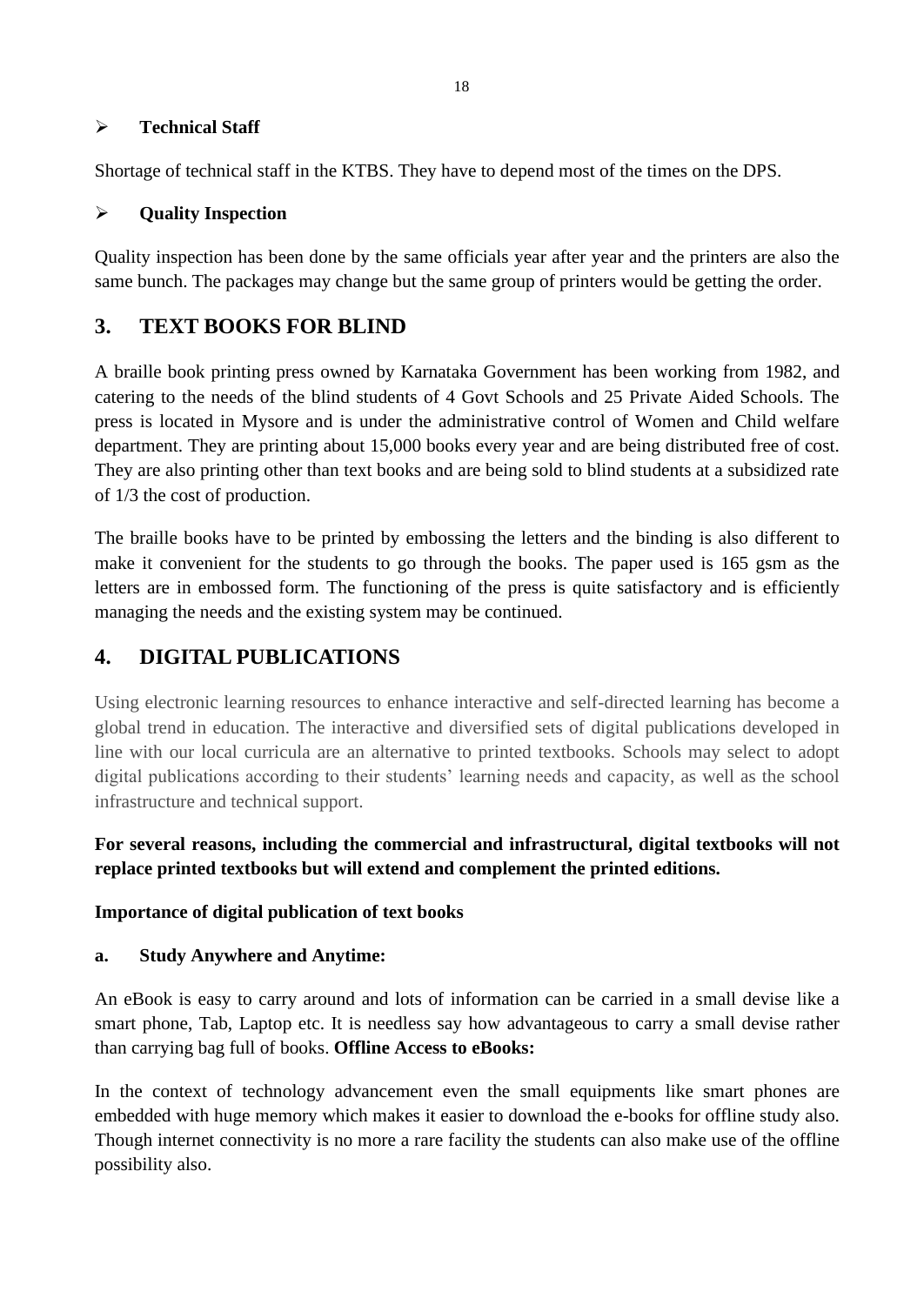#### **c. Multiple Interactive Features:**

eBooks are not just plain reading materials; they have all the right tools to help students make notes and highlight content. eBook reading devices have a lot of interactive features, like annotations, pen tools, page zoom, search option, read aloud etc. The search tool is the most favoured tool because of its ability to find words and topics in an instant.

The search tool avoids the time-consuming process of turning pages after pages to find a particular topic or phrase. They can bookmark pages and chapters. The online dictionary helps them to quickly find meanings of words. Besides, the user can also change the font size and style and adjust the brightness of the device as per what suits their eyes. An eBook is an all-in-one device which provides a wholesome learning experience to students.

#### **d. Edutainment Value:**

The course content doesn't have to be only text. You can include music, animations, videos and audio explanations into the learning module. Videos make the learning process more interesting. Students can pause and rewind the video and watch it again. Animations are fun and entertaining and have more retention value.

Watching video content aids in retaining information far better than reading the same stuff. Many publishers are now incorporating videos into their eBooks to keep the students engaged in the course material. Videos and animations add an entertainment value while being informative at the same time. It helps improve their ability to learn and recollect information.

#### **e. Experiment with Augmented Reality:**

Augmented Reality is transforming the learning space at an incremental pace. Bringing AR into eBooks provides an immersive learning experience to the students. AR can transform any normal image into an enhanced 3D image, which the students can view from all angles.

They just need to point their AR app-enabled device at the image or object, and a computergenerated visual pop up on their screen. This 3D image helps provide students with an immersive and compelling learning experience. Students would find these enhanced visuals more interesting over flat diagrams. It can also have links to relevant external sites, where they can find more information about the projected image.

#### **f. Save Printing Costs:**

eBooks do not require paper and printing in to a hardcopy. This will result in huge cost reduction. No Paper, No chemicals and no transportation means not only cost reduction but also nil effects on the environment. The paper requires huge quantities of wood, Paper mills consume huge quantities of water and release lot of chemicals in to rivers. From the available sources it is estimated that we require 24 trees of 12mtrs height and 15-20cms diameter along with about 95000 litres (95 kilo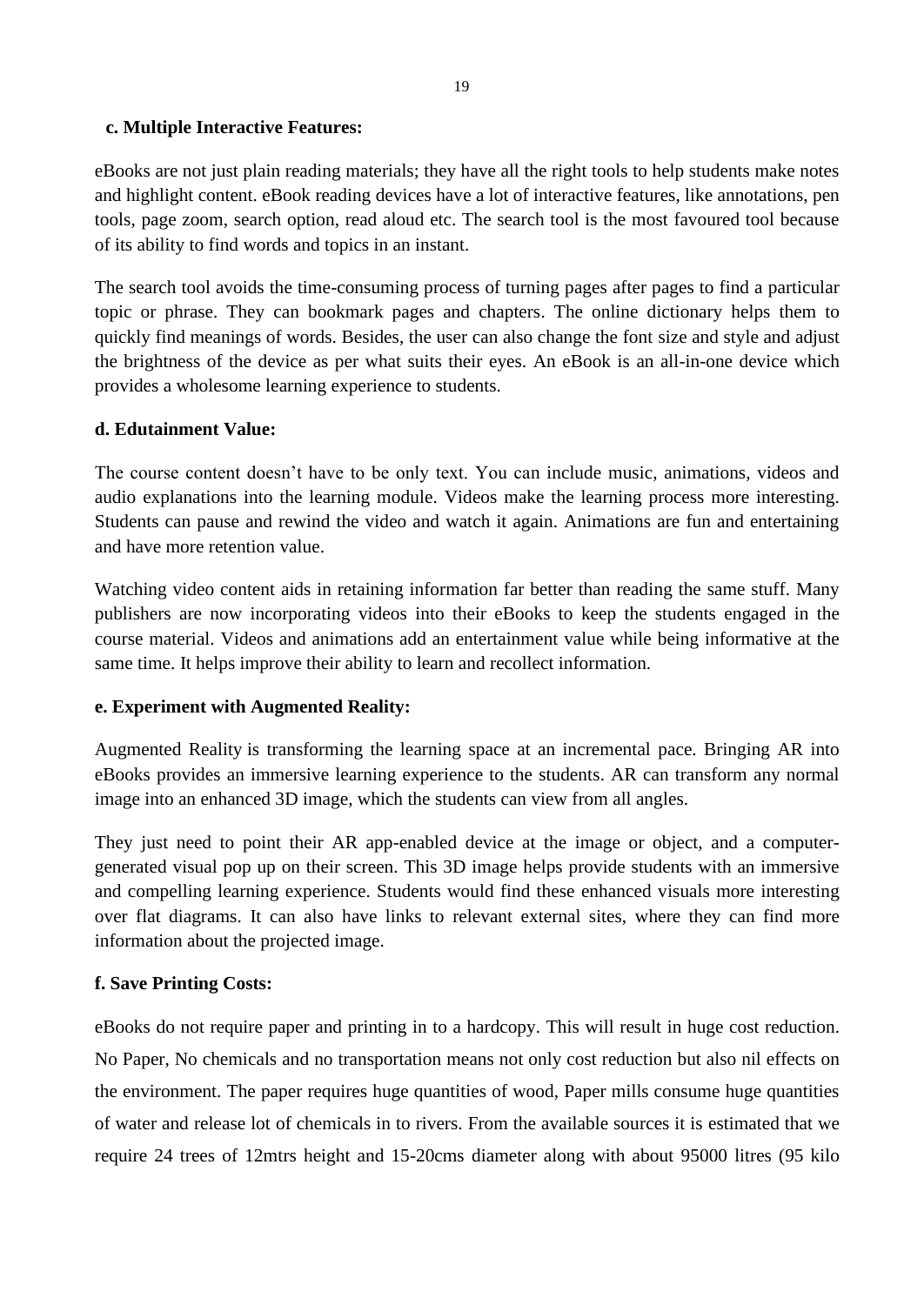litre) of water to produce one metric tonne of paper. The paper required to produce text books every year is about 18,000 metric tonnes which means we consume 4,32,000 trees and 17,10,000 kilo litres of water every year. This kind of assault on the environment can be reduced if we encourage using e books in a bigger way.

## **g. Provide Updated Content to Students:**

In traditional paperback books, if there's some updated information that needs to be included in the syllabus, you'd probably have to reprint new books. But with eBooks, all the learning material is stored on the cloud.

This means, eBooks can be updated anytime you want, and it will be reflected in all eBooks. So, you can always ensure that your students have up-to-date information with them at all times. This again saves your reprinting costs.

#### **h. Interactive Assessments:**

e-Books include self-assessments for students to test their knowledge. It does away with the traditional style of giving a quiz at the end of the chapter. eBooks are embedded with quizzes and exercises throughout the chapter and also after the chapter ends, to ensure that students retain the information that they are reading.

It helps measure whether the student has understood the concepts properly. eBook assessments can provide instant results, so students can immediately view the test results. Not just students, the teacher can also view test results and provide immediate feedback.

The introduction of eBooks in education has optimized the learning experience. It has turned learning into a fun and engaging event. Students no longer dread having to carry a load of books and sit through hours of lectures paying only half attention to what is being taught.

e-Books ensure that students are proactively interacting with the learning material by way of videos, animations, augmented reality, changing displays, taking notes etc. Digital books provide students with a completely enriched learning experience and help them improve their academic performance

#### **The following features are generally available in the e-books:**

- i. The page width shall be adjustable to the width of the reading tool like Mobile, Lap top, Tab, Kindle etc
- ii. The turning of the page should be simple and shall be akin to turning a page of a conventional text book
- iii. Book mark facility shall be enabled
- iv. Search facility shall be enabled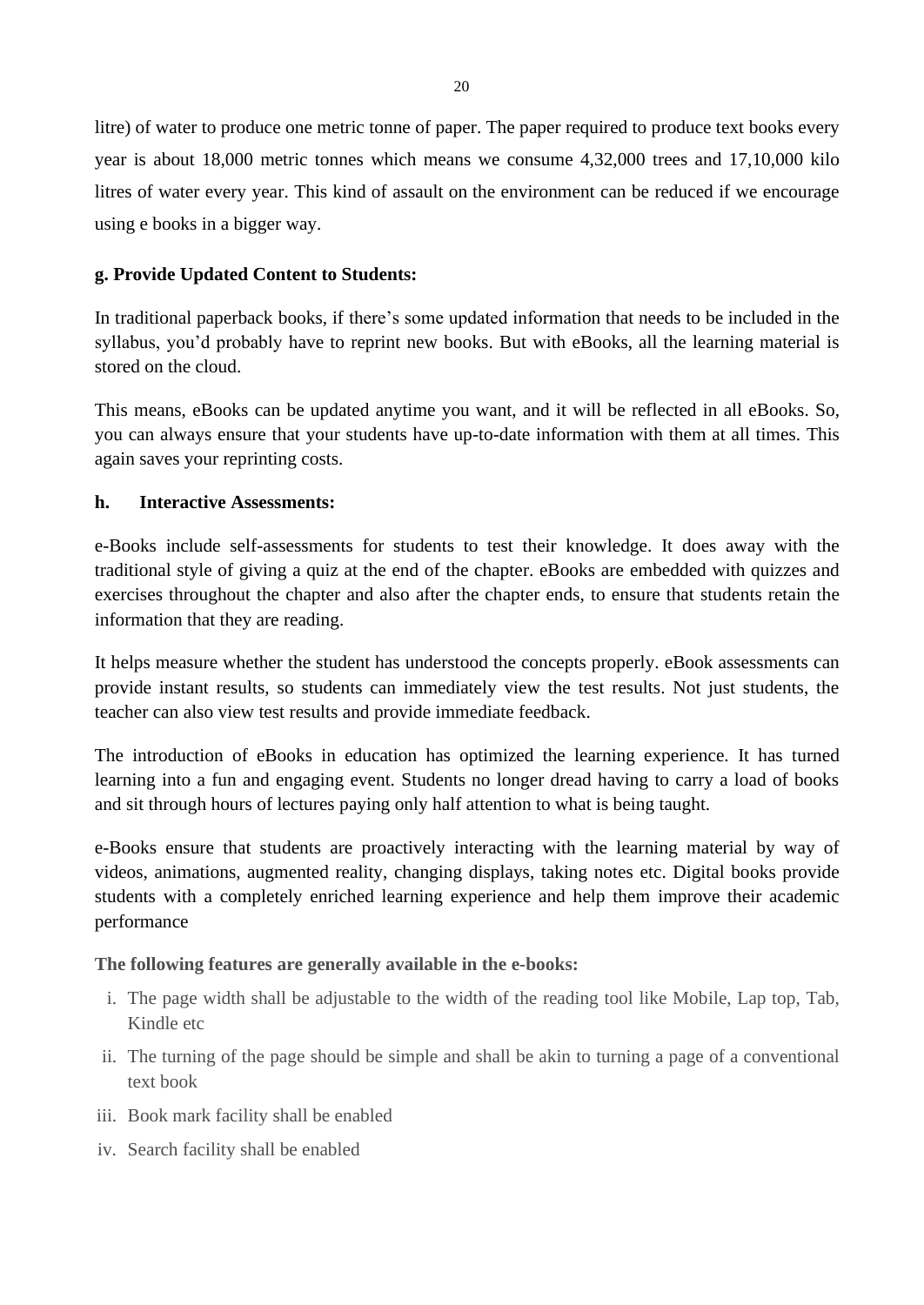- v. Compact in size of the file
- vi. Highlighting facility shall be enabled

### **5. LEARNING MATERIALS ON THE LINES OF MONTESSORI METHODS**

The Montessori Method is characterized by a practical approach and here each student will be treated and taught differently. This provides a prepared environment. Here the teaching methos are simple and with the aid of tools rather than books. Each element exists for a reason in order to help in the development of the child. A Montessori classroom also integrates children of mixed ages which promotes socialization, respect and solidarity among them naturally.

Children here work with concrete materials that were scientifically designed, which provide them the keys to explore the world and develop basic cognitive abilities. The materials are designed to allow the child to recognize the error by him/herself and become responsible for his/her own learning.

As the concept itself is learning through materials the publications or the books get lesser significance here.

The Montessori methods are best suited for the children at younger ages. As the child grows the hybrid methods that is both Montessori and Conventional methods may be adopted. From this academic year even in Government Schools Lower Kinder Garden and Upper Kinder Garden classes are being introduced. Therefore, a serious thought has to be given as to what method to be adopted at LKG and UKG.

# **6. RECOMMENDATIONS**

After going through the existing system, the present day's needs, Challenges faced, the following recommendations have been made to ensure the quality publication of text books within the time frame.

1) The entire responsibility of publications has been entrusted to KTBS. A strong and fully equipped organization only can deliver the goods as required. Though the KTBS was formed about 16 years back no amendments have been made to the byelaws. Still there are no Manual or Standard Operating procedures or even a Cadre and a Recruitment rule  $(C \& R)$ . It is strongly recommended to prepare a comprehensive Departmental Manual including the Accounting Manual and  $C & R$ .

2) The tender inviting procedure has to be streamlined still further.

There is inordinate delay in providing the approvals which requires to be set right. The process of getting the approvals requires a time bound responsibility at different levels.

There should be a set time table for the tender calling, tender evaluation and production time. The time table provided in the Annexure-2 has to be followed.

3) Tendering procedure should be such that a healthy competition is created and the procurement will be attained at an economical price. And this will help to achieve better quality product. A higher price will make us compromise on the quality to procure the goods within the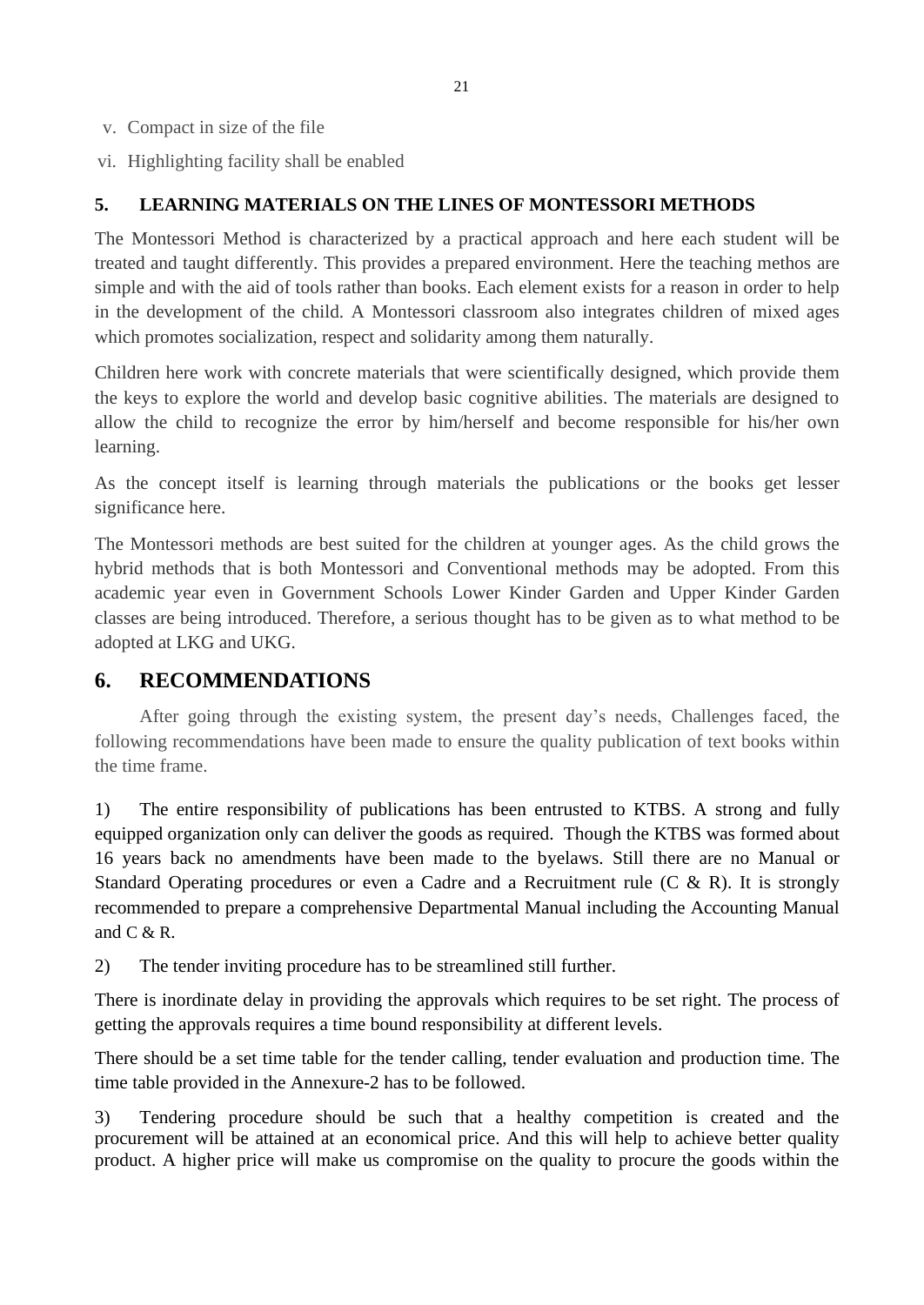available budget. Therefore, no policy should be adopted which will cut the competition and increase the rates.

4) The sizes and gsm of paper require to be changed as per international standards. It may have to be different for different stages of education keeping in view the age group of the students.

5) The recommended specifications as per Annexure 3 and 4 may be followed

6) The estimates have to be made in a more scientific way to ensure the tender rates are practical and realistic. Presently the there are no set guidelines for making the estimates. There is no schedule of rates. The estimates making shall have to be more specific and well supported. Otherwise, we may land up in impractical estimates. Sometimes they may be over and above the possible rates while sometimes it may be much lesser also. Therefore, schedule of rates to prepare the estimates have to be made by an expert committee and all the estimates shall have to be based on this schedule of rates.

7) Allowing printers to procure the paper at their level may lead to procurement of undersized, under grammage or inferior quality paper. In most of the other states the paper is procured by the Government and supplied to the printers and the rates are invited only for the production activity based on the schedule of rates. The paper required has to be procured and supplied by the KTBS instead of allowing the printers to procure the paper. The tenders shall be called only for printing cost. A mechanism has to be developed for the same. In MSIL a state-owned company the paper has always been supplied by the company to produce Vidya and Lekhak Note books.

8) The infrastructure existing in Government presses has to be utilized at it's optimum level. It has already mentioned in the earlier paras that the infrastructure of Government presses has totally been neglected. A PPP model of production facility may also be established to ensure the highest quality parameters. This will ensure the freedom of text book production from the clutches of private printer's lobby. Most of the state governments have their own production facilities to augment the private resources. More particularly the PUC text books which will add more value should be executed under government control.

9) The quality control measures require to be more stringent. The post delivery inspection should be made compulsory. If the Paper is procured by KTBS much of the quality control is done. The post delivery process being practiced now is not foolproof and sufficient. The actual checking has to be done in the godowns culling out the samples from the lot. The quality inspection has to be executed by a third party and shall have a different team every year.

10) For the certification the sample books should be collected from the BEO office. Presently printers will provide the books which are specially made for the certification.

11) The stock taking in the Godowns should be made more accurate and proper documents like stock ledgers etc should be maintained. Present system is adhoc and not sufficient.

12) Implementation of the recirculation of text books for higher classes will reduce the production quantities and which will reduce the cost of production. A mechanism has to be developed to encourage the students to return the books at the end of the academic year.

13) Packing methods. Present packing methods require to be relooked. If the strapping is continued edge protectors may be introduced. Or the books may be packed in corrugated boxes as is done for PUC books.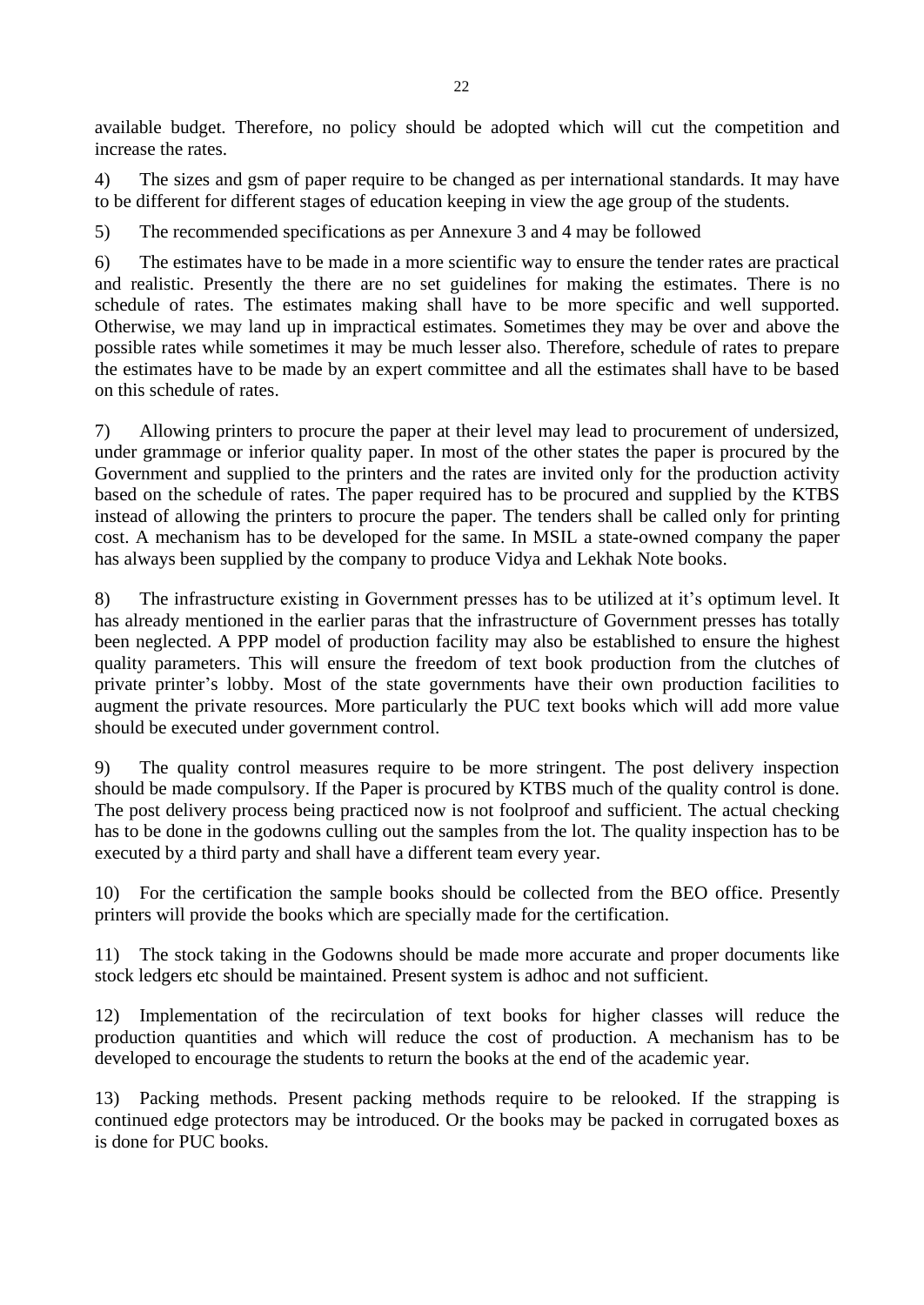14) Availability of the books throughout the year. Presently it is like a controlled product. If a student loses a book, it is almost impossible for him to get another book. The books atleast in small quantities should be available in Government Book Depots. Also, all the text books should be kept in all public libraries so that the students will have access to the text books.

15) Though the misuse of text books for lower classes may not happen as most of them are supplied free of cost. However, the possibility of pirated books cannot be ruled out as far as PUC text books are concerned. Therefore, a security mark has to be provided to all PUC books like a security label, printing and supplying covers separately from a different source, embossing a seal on each and every book before they are released to the market. The cost of such exercise may be hardly about 50 paise per book. But in the long run it will fetch huge returns to KTBS.

16) All the ware houses presently BEO offices may be supplied with few extra copies for sale and for quality verification anytime.

17) A Committee has to be formed to study the introduction of pre school classes in Government Schools and also the level of Montessori methods to be adopted. The Committee shall also provide design and specifications of the learning materials to be adopted.

18) More emphasis to be given to digital publications for the obvious reasons of flexibility, lesser cost etc.

| 1              | <b>M</b> Ravishankar<br>Retired Director of Printing,<br><b>Stationery and Publications</b> | <b>Chair Person</b> |  |
|----------------|---------------------------------------------------------------------------------------------|---------------------|--|
|                | N. Lakshminarayana                                                                          |                     |  |
| $\overline{2}$ | Director of Printing, Stationery                                                            | Member              |  |
|                | and Publications                                                                            |                     |  |
|                | Dr. Basavarj M H                                                                            |                     |  |
| 3              | Assistant Professor, JP College of                                                          | Member              |  |
|                | Education, Gadag                                                                            |                     |  |
|                | Dr. Veeresh Hittalamani                                                                     |                     |  |
| 4              | Principal, PPG College of                                                                   | Member              |  |
|                | <b>Education</b> , Gadag                                                                    |                     |  |
|                | <b>Sri Shashikumar B S</b>                                                                  |                     |  |
| 5              | Asst. Master, GHS                                                                           | Member              |  |
|                | Yelekyathanahalli, Bengaluru-                                                               |                     |  |
|                | Rural                                                                                       |                     |  |
|                | Smt Indira C.S.                                                                             |                     |  |
| 6              | SADPI, DSERT, Bengaluru                                                                     | Co-Ordinator        |  |
|                |                                                                                             |                     |  |
|                | Sri M. P. Made Gowda                                                                        |                     |  |
|                | Managing Director, KTBS,                                                                    | Nodal Officer       |  |
| $\overline{7}$ | Bengaluru                                                                                   |                     |  |

\*\*\*\*\*\*\*\*\*\*\*\*\*\*\*\*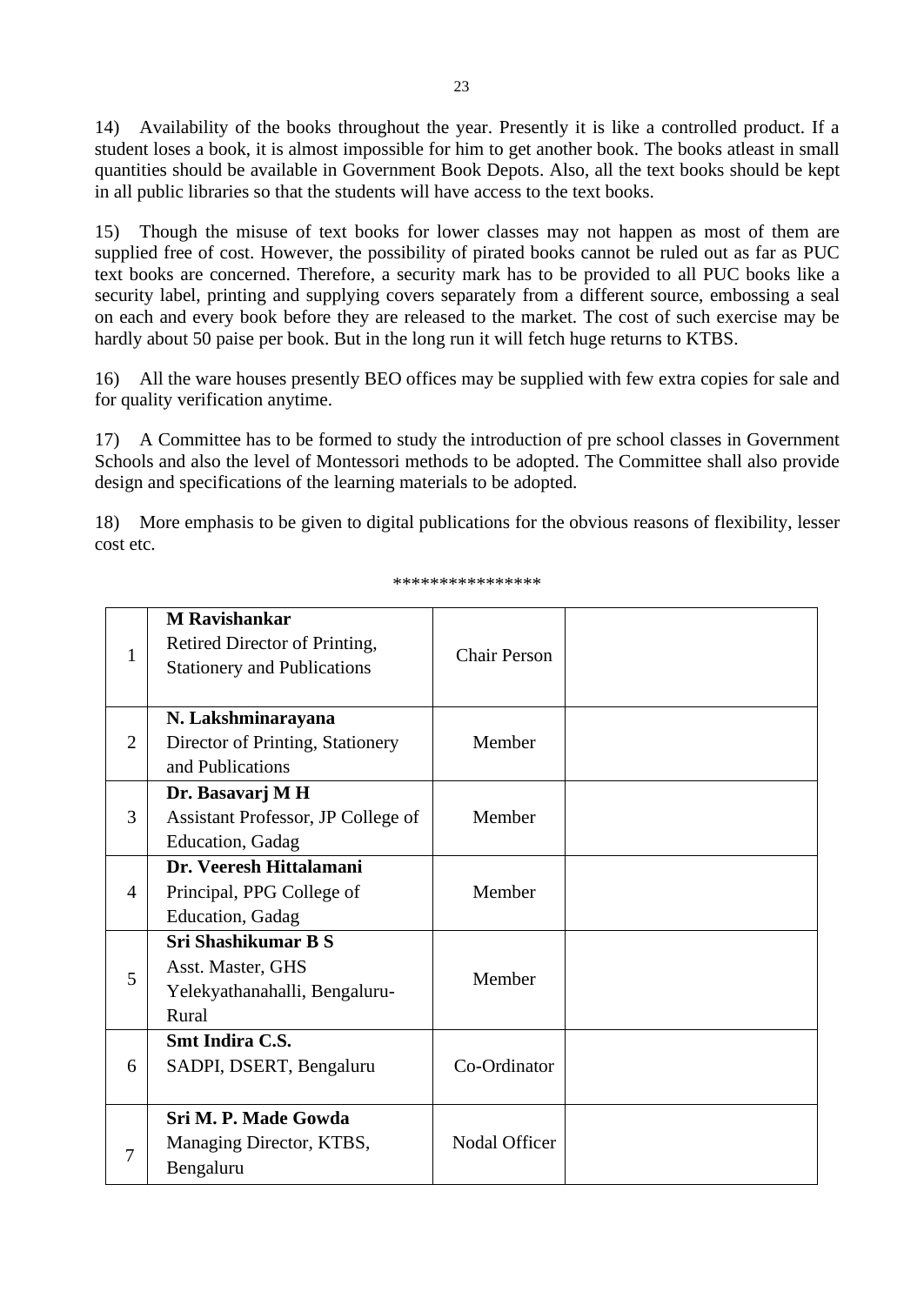| <b>Document</b><br><b>Number</b> | <b>Standard Title</b>                                                                                         | <b>Status</b> |
|----------------------------------|---------------------------------------------------------------------------------------------------------------|---------------|
| IS 1345 : 1960                   | Methods of chemical analysis of printing metal                                                                | Active        |
| IS 1357: 1984                    | Printing type metal ingots                                                                                    | Active        |
| IS 1380: 1980                    | Ink, finger printing, black                                                                                   | Active        |
| IS 1848 : 1991                   | Writing and printing paper                                                                                    | Active        |
| IS 3680: 1987                    | Round printing ink containers                                                                                 | Active        |
| IS 4724 : 1968                   | Glossary of terms relating to printing inks and allied industries                                             | Withdarwn     |
| IS 5046 : 1994                   | Letter press ink, black, book printing                                                                        | Active        |
| IS 6931:1972                     | Methods of test for printing inks                                                                             | Active        |
| IS 10010:1981                    | Method for evaluation of strength and shade of pigment dispersion<br>by printing method                       | Active        |
| IS 10039:1981                    | Specification for Number Printing Machines, Hand-operated                                                     | Active        |
| IS 10328:1982                    | Methods of expression of dimensions and direction of<br>manufacture of unprocessed writing and printing paper | Active        |
| IS 10380: 1982                   | Methods of test for printing ink permeation of paper (castor oil<br>test)                                     | Active        |
| IS 11087: 1986                   | Paper for magnetic ink character recognition cheque printing                                                  | Active        |
| IS 11097 : Part 1<br>: 1984      | Glossary of terms for printing machinery: Part 1 Fundamental<br>terms                                         | Withdarwn     |
| IS 11122 : Part 1<br>: 1985      | Specification for Letterpress Printing Plates and Equipment - Part<br>1: Original Printing Plates             | Active        |
| IS 11122 : Part 2<br>: 1984      | Specification for Letterpress Printing Plates and Equipment - Part<br>2 : Flat Metal Duplicate Plates         | Active        |
| IS 11122 : Part 3<br>: 1984      | Specification for Letter Press Printing Plates and Equipment - Part<br>3 : Galleys                            | Active        |
| IS 11122 : Part 4<br>: 1984      | Specification for Letterpress Printing Plates and Equipment - Part<br>4 : Jobbing Chases                      | Active        |
| IS 11610: 1986                   | Rubber rollers for offset printing                                                                            | Active        |
| IS 11635:1986                    | Method for determination of strength of disperse dyes for<br>polyester by screen printing                     | Active        |

# **Annexure -1: List of publications issued by BIS about printing, Paper and Text Book**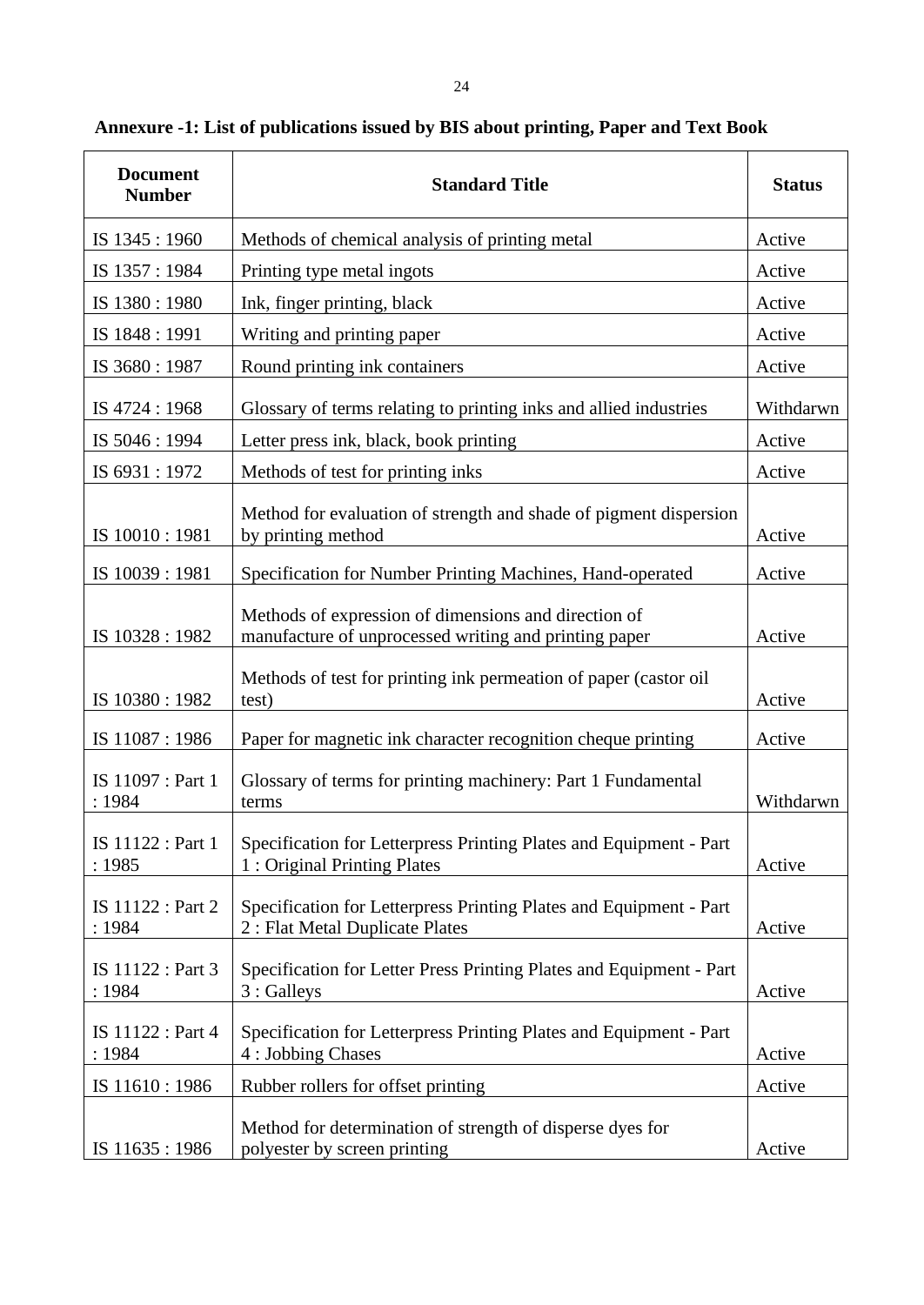| IS 12000 : Part 1<br>:1987 | Guide for paper spoilage and wastage for printing industry: Part 1<br>Sheetfed, letterpress and offset processes | Active    |
|----------------------------|------------------------------------------------------------------------------------------------------------------|-----------|
| IS 12136:1987              | Classification of printing machines                                                                              | Active    |
| IS 12530:1988              | Silk screen printing inks                                                                                        | Withdarwn |
| IS 12619:1989              | Printing industry - Safety code                                                                                  | Active    |
| IS 12736: 1989             | Printing specifications for optical character recognition                                                        | Active    |
| IS 12765 : 1989            | Map printing paper                                                                                               | Active    |
| IS 13906 : 1994            | Graphic technology - Sheet fed printing machines - Range of sizes                                                | Active    |
| IS 14637: 1999             | Printing Machinery - Recommendations to be given on Indication<br>Plates                                         | Active    |
| IS 14689: 1999             | Code of Practice for Fire Safety in Industrial Buildings (Printing)<br>and Publishing Industry)                  | Active    |
| IS 15141:2002              | Graphic Technology -- Blankets for Offset Printing                                                               | Active    |
| IS 15306 : 2003            | Printing and Publishing - Glossary of Terms                                                                      | Active    |
| IS 15495: 2004             | Printing Ink for Food Packaging - Code of Practice                                                               | Active    |
| IS 15520: 2004             | Graphic Technology - Paints and Printing Inks - Assessment of<br>Light Fastness Using Filtered Xenon Arc Light   | Active    |
| IS 15552: 2004             | Graphic Technology - Plates for Offset Printing - Dimensions                                                     | Active    |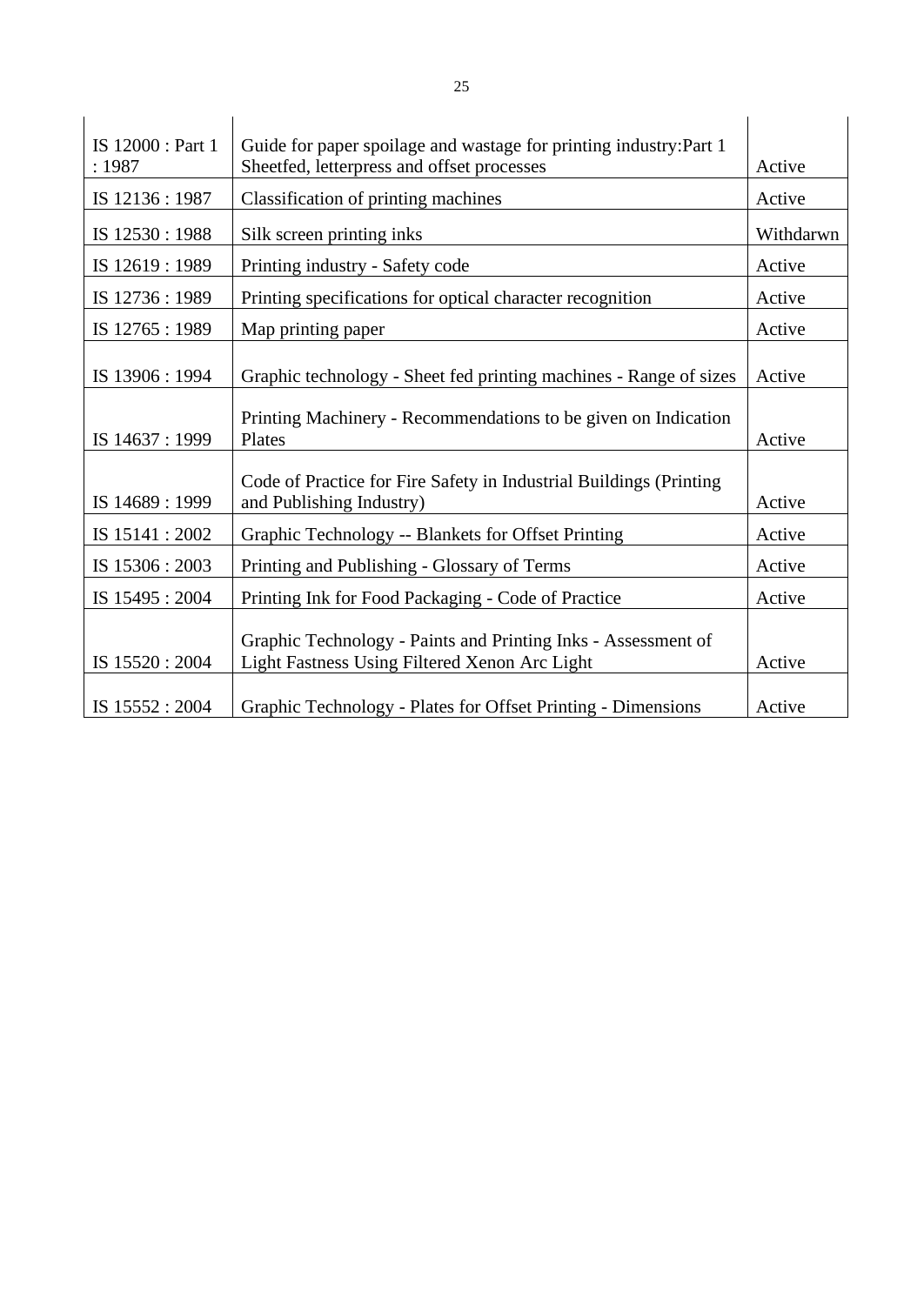| Sl <sub>No</sub>         | <b>Particulars of the Event</b>                        | <b>Schedule Date of</b><br>Completion |
|--------------------------|--------------------------------------------------------|---------------------------------------|
| $\mathbf{1}$             | Finalisation of the Quantities                         | 25th June                             |
| $\overline{2}$           | Approval of E C                                        | 30th June                             |
| 3                        | Publication of Tender notification                     | 1st May                               |
| $\overline{4}$           | <b>Opening of Tenders</b>                              | 1st August                            |
| 5                        | Work orders to printers                                | 16th August                           |
| 6                        | Indents on papers Mills                                | 1st Sep                               |
| $\overline{\mathcal{L}}$ | <b>Commencement of Printing</b>                        | 20th Sep                              |
| 8                        | <b>Completion of Printing</b>                          | 31st March                            |
| 9                        | <b>Completion of Binding</b>                           | 10th April                            |
| 10                       | Completion of despatches from All the printing presses | 20th April                            |
| 11                       | Receipt and Accounting of all books at all 32 godowns  | 30th April                            |
| 12                       | Completion of distribution to Retailers                | 10th May                              |

**Annexure-2: Schedule of activities for the procurement process:**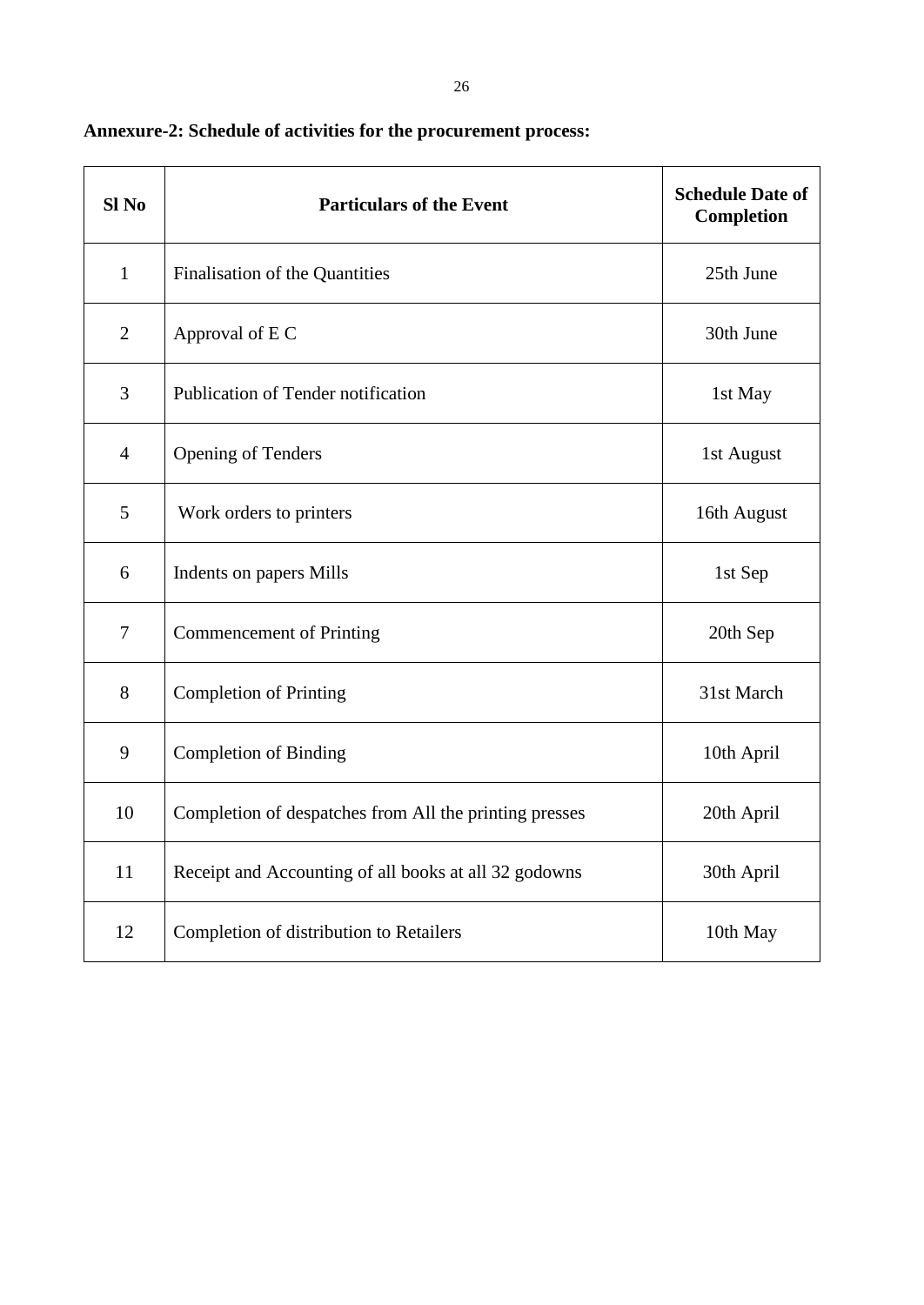| Sl.<br>N <sub>0</sub> | <b>Particulars of</b><br>the<br><b>Specifications</b>            | Stage-1<br><b>Foundational</b>                                                                                                                                                                                                                                                                                                                            | Stage-2<br><b>Preparatory</b>             | Stage-3<br><b>Middle</b>                  | Stage-4<br><b>Secondary</b>                                                     |  |  |  |
|-----------------------|------------------------------------------------------------------|-----------------------------------------------------------------------------------------------------------------------------------------------------------------------------------------------------------------------------------------------------------------------------------------------------------------------------------------------------------|-------------------------------------------|-------------------------------------------|---------------------------------------------------------------------------------|--|--|--|
| $\mathbf{1}$          | Size of the Book<br>in mm                                        | $A-4$<br>$(210x297$ mm)                                                                                                                                                                                                                                                                                                                                   | $A-4$<br>$(210x297)$ mm)                  | Crown 1/4 th<br>$(184x245$ mm)            | Crown $1/4$ <sup>th</sup><br>$(184 \times 245)$<br>mm)<br>$\&$<br>A-5 148x210mm |  |  |  |
| $\overline{2}$        | <b>Type Size</b>                                                 | 18 pt to 36 pt<br>with 3 point<br>spacing                                                                                                                                                                                                                                                                                                                 | 14 pt to 24 pt<br>with 3 point<br>spacing | 18 pt to 36 pt<br>with 3 point<br>spacing | 12 pt to $14$ pt<br>with 3 point<br>spacing                                     |  |  |  |
| $\overline{3}$        | Print Area in<br>mm                                              | 160x240 mm                                                                                                                                                                                                                                                                                                                                                | 152x228 mm                                | 155x215 mm                                | 155x215 mm                                                                      |  |  |  |
| $\overline{4}$        | Interline spacing                                                | It shall not be more than 6 points for text set up to 14 points and 9 point<br>for text set above 14 point                                                                                                                                                                                                                                                |                                           |                                           |                                                                                 |  |  |  |
| 5                     | Inter para<br>spacing                                            | One blank line of the type size used shall be given between two<br>paragraphs                                                                                                                                                                                                                                                                             |                                           |                                           |                                                                                 |  |  |  |
| 6                     | Sinkage of new<br>Chapter                                        | It shall not exceed six lines of the same point being used for text. A new<br>chapter heading should begin from a fresh page.                                                                                                                                                                                                                             |                                           |                                           |                                                                                 |  |  |  |
| $\overline{7}$        | Space between<br><b>Chapter Number</b><br>and Chapter<br>heading | One line of the same point size as used for the text                                                                                                                                                                                                                                                                                                      |                                           |                                           |                                                                                 |  |  |  |
| $8\phantom{1}$        | <b>Chapter Heading</b><br>and Text                               | Up to 2 lines of the same point as used for the text                                                                                                                                                                                                                                                                                                      |                                           |                                           |                                                                                 |  |  |  |
| 9                     | Between text<br>and folio<br>heading                             | One line of the same point as used for the text                                                                                                                                                                                                                                                                                                           |                                           |                                           |                                                                                 |  |  |  |
| 10                    | Indentation                                                      | The first line of all paragraphs shall hav 12 point space and the first line<br>of sub paragraphs shall have 18 point space.                                                                                                                                                                                                                              |                                           |                                           |                                                                                 |  |  |  |
| 11                    | <b>Running Heads</b>                                             | The type size for the running heads should be preferably be one size<br>smaller than the text and not exceeding 18 points                                                                                                                                                                                                                                 |                                           |                                           |                                                                                 |  |  |  |
| 12                    | Illustrations                                                    | The illustrations shall be freshly drawn instead of downloaded from the<br>websites. The half tone illustrations shall be high resolution and shall be<br>compatible for the printing in 4 colours. Special colours and metallic<br>colours shall be avoided.<br>Wherever the text is also in colour the number of colours may be limited<br>to 2 colours |                                           |                                           |                                                                                 |  |  |  |

**Annexure-3: Specifications for Textual quality parameters**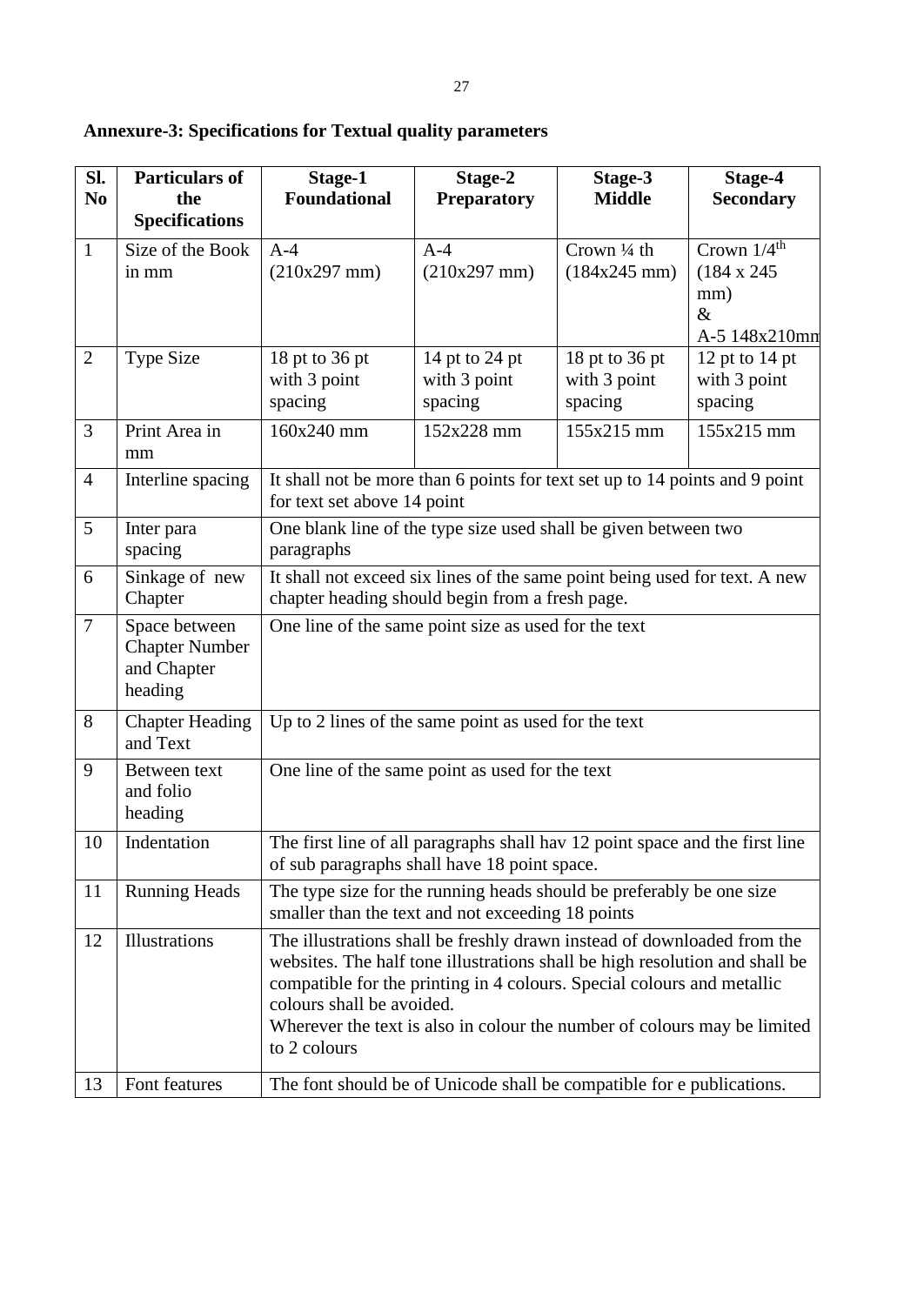| Sl. No         | Specification                                                                      | <b>Details of Specification</b>                                                                                                       | <b>Reference</b>          |
|----------------|------------------------------------------------------------------------------------|---------------------------------------------------------------------------------------------------------------------------------------|---------------------------|
|                | <b>PAPER FOR THE TEXT PRINTING</b>                                                 |                                                                                                                                       |                           |
| $\mathbf{1}$   | <b>GSM</b>                                                                         | 80 gsm for stage 1 and stage 2<br>books and for other stages 70 GSM<br>for 4 colour printing and 60 gsm for<br>single colour printing |                           |
| $\overline{2}$ | Type of Paper                                                                      | Maplitho                                                                                                                              | IS 1848 (part-<br>1):2018 |
| $\overline{3}$ | Tensile Index in Nm/g.<br><b>CD-Cross Direction</b><br><b>MD-Machine Direction</b> | $CD-20$<br>$MD-30$                                                                                                                    | IS 1848 (part-<br>1):2018 |
| $\overline{3}$ | <b>Brightness in Percent</b><br>minimum                                            | 82%                                                                                                                                   | IS 1848 (part-<br>1):2018 |
|                | Opacity in percent<br>minimum                                                      | 85%                                                                                                                                   | IS 1848 (part-<br>1):2018 |
|                | Cobb max average                                                                   | 30                                                                                                                                    | Previous<br>experience    |
|                | Wax Pick minimum                                                                   | 10A                                                                                                                                   | IS 1848 (part-<br>1):2018 |
|                | Smoothness ml/min,<br>maximum (Bendsten)                                           | Side one - 200<br>Side two - 250                                                                                                      | Previous<br>experience    |
|                | Type of pulp                                                                       | Atleast 80% virgin pulp                                                                                                               |                           |
|                | <b>BOARD FOR THE COVER</b>                                                         |                                                                                                                                       |                           |
| $\mathbf{1}$   | Type of Board                                                                      | One side coated Pulp Board or Both<br>side coated Art Board                                                                           |                           |
| $\overline{2}$ | <b>GSM</b>                                                                         | 190 to 220                                                                                                                            |                           |
| 3              | Bulk in cc/gm (minimum)                                                            | 0.86                                                                                                                                  |                           |
| $\overline{4}$ | Caliper in microns<br>(minimum)                                                    | 200                                                                                                                                   |                           |
| 5              | Bending stiffness minimum                                                          | $CD-11$<br>$MD-20$                                                                                                                    |                           |
| 6              | <b>Brightness</b>                                                                  | Top side-75<br>Inner side $-70$                                                                                                       |                           |
| $\overline{7}$ | Gloss pre print in % on top<br>side                                                | $30(+/-)5%$                                                                                                                           |                           |
| 8              | Gloss post print in % on<br>top side                                               | $70(+/-)5%$                                                                                                                           |                           |
| <b>OTHERS</b>  |                                                                                    |                                                                                                                                       |                           |
| 1              | <b>Inks</b>                                                                        | <b>Standard Colour Values conforming</b><br>to ISO 2846-2.                                                                            |                           |

# **Annexure-4: Specifications for Non-Textual quality parameters**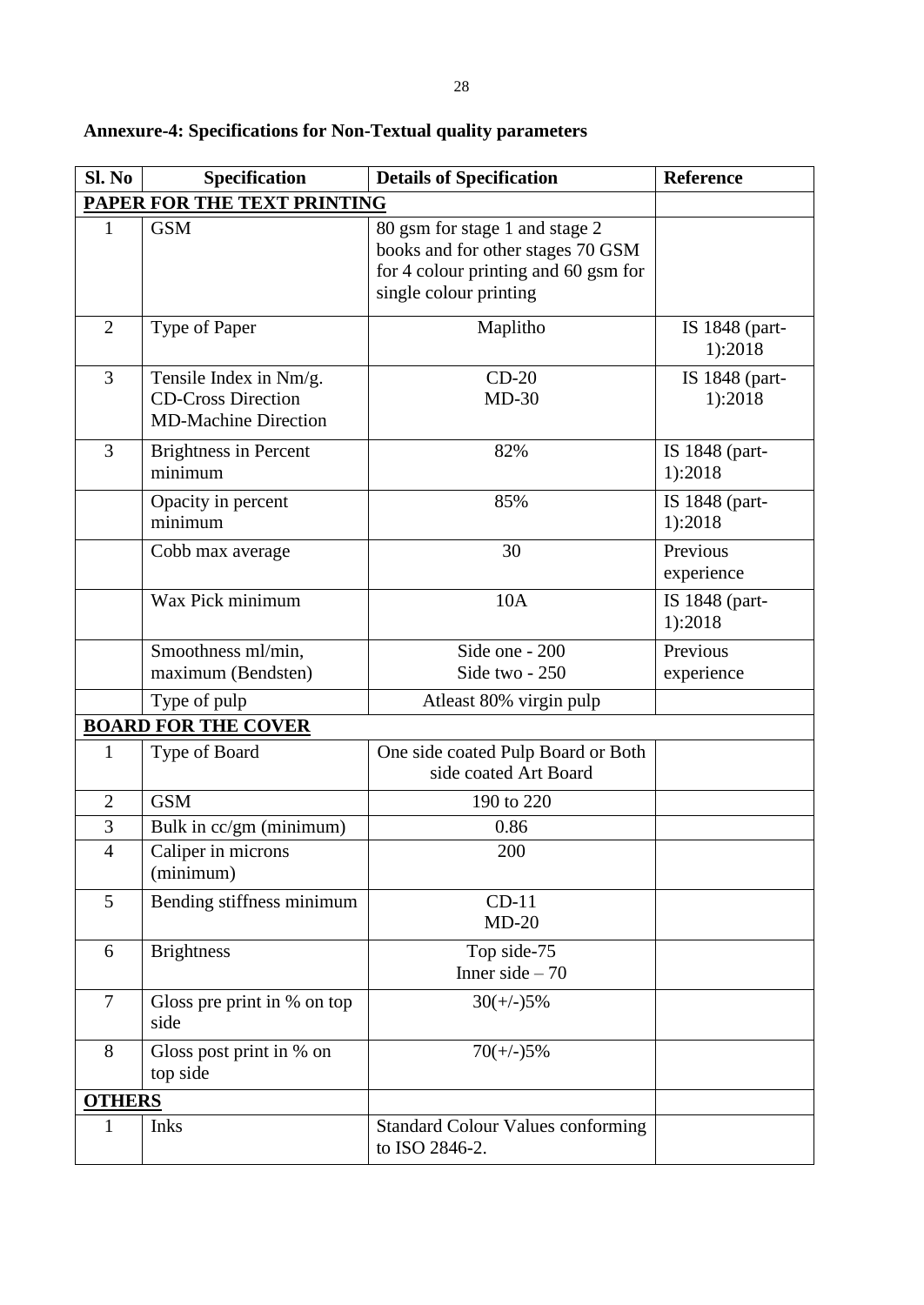| $\overline{2}$ | The printing plates     | The technology to be adopted shall<br>be transferring the image directly<br>from the computer to<br>Plate.<br>Therefore<br>industry<br>standard<br>Computer to Plates only shall be<br>used                                                                                                                                                                                                                                                                                                                                                                               |
|----------------|-------------------------|---------------------------------------------------------------------------------------------------------------------------------------------------------------------------------------------------------------------------------------------------------------------------------------------------------------------------------------------------------------------------------------------------------------------------------------------------------------------------------------------------------------------------------------------------------------------------|
| 3              | <b>UV Varnish</b>       | Shall be done with coating UV<br>chemical and exposing to UV light.<br>Shall be atleast 3 mm thickness and<br>its gloss shall be atleast 70%                                                                                                                                                                                                                                                                                                                                                                                                                              |
|                | <b>Printing Quality</b> | Printing shall be good, having uniform inking of<br>sufficient depth.<br>There shall be no aberration of colours, wherever<br>colour printing is done. In other words colour<br>registration shall be flawless. The texts shall be strong,<br>legible and readable. The printed illustrations shall be<br>clearly well defined. The prints shall be free from<br>defects like offsetting, smudging, tilting, mis-register,<br>scumming, slur, ragged print, light and dark shades etc.,<br>The text must have balanced margin in each page as per<br>the design provided. |
| 4              | <b>Binding Method</b>   | Binding shall ensure good appearance, Proper Cutting,<br>proper Cover adhesion, good Page strength, no Cavity in<br>Spine, no Concave spine, no Adhesive running in, no<br>Chip out at the head etc. The books up to 128 pages may<br>be bound with center pinning.<br>For the The books above 128 pages section sewing is the<br>best method of binding. However, to bring down the cost<br>of production perfect binding method may be adopted<br>where in Hot melt adhesives or PUR may be used.                                                                       |
| 5              | Packing                 | The books may be bundled with appropriate numbers<br>depending on the number of pages. The weight of each<br>bundle may be limited to about 20 kgs. The books may<br>be packed in to corrugated boxes or may be bundled with<br>strapping after using appropriate edge protectors                                                                                                                                                                                                                                                                                         |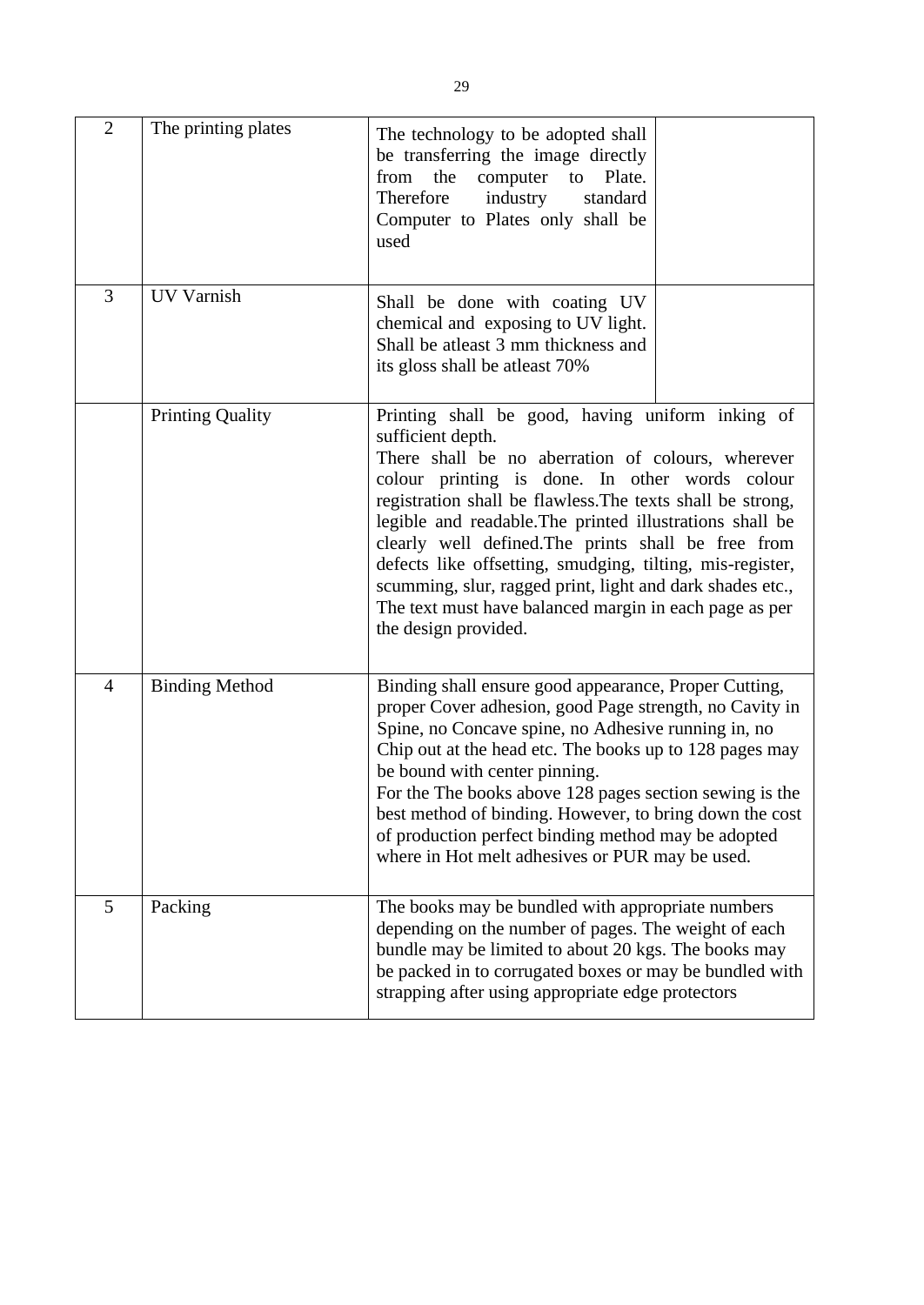### **Annexure-5: The pricing procedure for the PUC text Books**

The Selling Price of the PUC text books shall include the following cost components

### **1. Actual cost of production**

The cost of printing till it reaches the Godowns shall be included at actuals

## **2. Overhead costs**

The overhead costs shall be the in the same percentage as that of the percentage value of the PUC text books in the total value of the works executed by KTBS. The components of overheads are salaries, Office expenses, Transportation and any other costs as and when decided by the management

#### **3. Royalty to NCERT**

Royalty paid to NCERT at actuals

#### **4. Remuneration to Writers**

The remuneration paid to writers, Poets etc. at actuals

#### **5. Godown maintenance costs**

Wherever the godowns are opened exclusively for the PUC text books, the total costs of such godowns at actuals shall be added. Wherever other text books are also stored, in such godowns the costs shall be added at percentage of the value of the PUC text books

#### **6. DTP and Work shop costs**

These expenses shall be added at the rate of 20% of the total cost every year as the revision generally takes place once in 5 years.

#### **7. Inventory management costs**

The time period from the date of taking in to stock and sales is estimated to be about 4 months. Therefore, the inventory management cost at 6% of the total cost of production is added. This amounts the interest @ 18% per year.

#### **8. Writing off costs**

It is charged at 10% of the total cost of production

#### **9. Handling costs**

It is is charged at 5% of the total cost of production

#### **10. Discount to be given to Books Sellers**

The books are sold through the Government and Private book sellers and therefore to meet their cost of handling and to provide profit component 15% is being added on the total cost after adding all the above costs.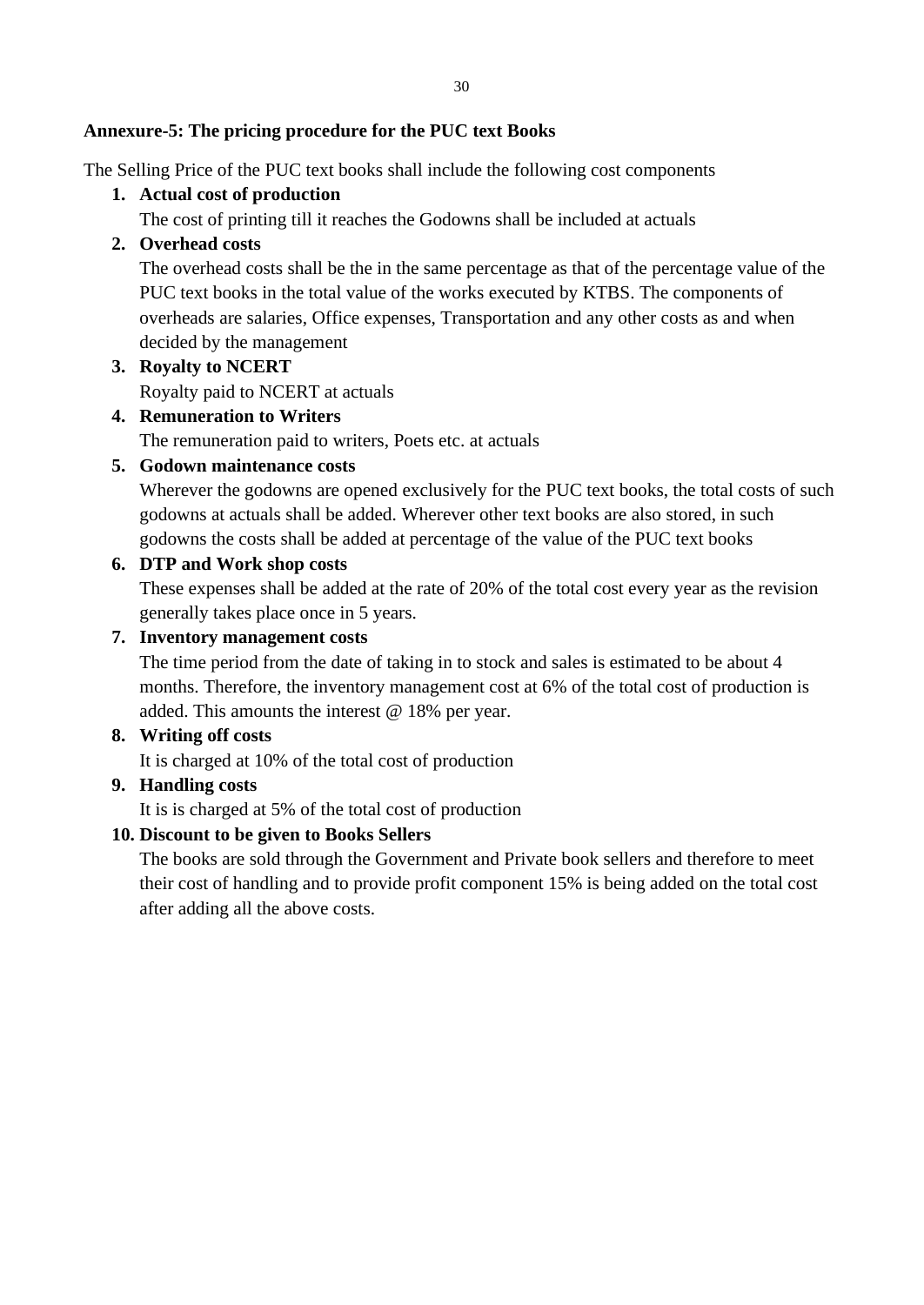# **Annexure-6: The specifications of the learning materials being introduced for preprimary Schools**

| <b>SI</b><br>No. | <b>Book</b><br>no.s | <b>Items</b>                                | <b>Size</b>                                | No of<br>pages/<br><b>Cards</b> | Cover<br>Page /<br>Cards/<br><b>Charts</b> | <b>Inner</b><br>page | <b>Colour</b> | <b>Finishing</b>                                                                                  |
|------------------|---------------------|---------------------------------------------|--------------------------------------------|---------------------------------|--------------------------------------------|----------------------|---------------|---------------------------------------------------------------------------------------------------|
| $\mathbf{1}$     | Book-1              | Manual                                      | A <sub>4</sub>                             | 82<br>$(78+4)$                  | 300 GSM                                    | 130<br><b>GSM</b>    | 4 colour      | <b>Gloss Lamination</b><br>for cover, with<br>spiral binding                                      |
| $\sqrt{2}$       | Book-1              | Story - Girl on<br>the Wall                 | 9.5X8<br>inches                            | 12                              | 170 GSM                                    | 170<br><b>GSM</b>    | 4 colour      | <b>Gloss Lamination</b><br>for cover, Center<br>pinning                                           |
| $\mathfrak{Z}$   | Book-1              | Story - Story<br>Poori Putti                | 9.5X8<br>inches                            | 12                              | 170 GSM                                    | 170<br><b>GSM</b>    | 4 colour      | <b>Gloss Lamination</b><br>for cover, Center<br>pinning                                           |
| $\overline{4}$   | Book-1              | Story - Yaru<br>Doddavaru                   | 9.5X8<br>inches                            | 12                              | 170 GSM                                    | 170<br><b>GSM</b>    | 4 colour      | <b>Gloss Lamination</b><br>for cover, Center<br>pinning                                           |
| 5                | Book-1              | Chart - Home<br>Family and<br>relationships | A <sub>3</sub>                             | $\mathbf{1}$                    | 170 GSM                                    |                      | 4 colour      | <b>Gloss Lamination</b>                                                                           |
| 6                | Book-1              | <b>Family Chart</b>                         | A <sub>3</sub>                             | $\mathbf{1}$                    | 170 GSM                                    |                      | 4 colour      | <b>Gloss Lamination</b>                                                                           |
| $\boldsymbol{7}$ | Book-1              | <b>Flash Cards</b>                          | A <sub>5</sub>                             | 11                              | 300 GSM                                    |                      | 4 colour      | Gloss<br>Lamination, 300<br>GSM duplexing,<br>shape punching                                      |
| $8\,$            | Book-1              | Hand wash<br>poster                         | 17X23<br>inches<br>(appro<br>x A2<br>size) | $\mathbf{1}$                    | 170 GSM                                    |                      | 4 colour      | <b>Gloss Lamination</b><br>all months posters<br>to be spiral bound<br>with hanger.<br>(Portrait) |
| 9                | Book-1              | Domino Cards                                | 6X3<br>inches                              | 56<br>(28X2)                    | 300 GSM                                    |                      | 4 colour      | <b>Gloss Lamination</b><br>, $1.5~\mathrm{mm}$ Grey<br>board duplexing,<br>shape punching         |
| 10               | Book-1              | Cue Cards                                   | 3X3<br>inches                              | 54                              | 300 GSM                                    |                      | 4 colour      | <b>Gloss Lamination</b><br>$, 1.5$ mm Grey<br>board duplexing,<br>shape punching                  |
| 11               | Book-1              | Emotion card                                | 3X3<br>inches                              | 30<br>(5X6)                     | 300 GSM                                    |                      | 4 colour      | <b>Gloss Lamination</b><br>, Trim to size 1.2<br>mm board<br>duplexing.<br>Rounded corners        |
| 12               | Book-2              | Manual                                      | A4                                         | 82<br>$(78+4)$                  | 300 GSM                                    | 130<br><b>GSM</b>    | 4 colour      | <b>Gloss Lamination</b><br>for cover, with<br>spiral binding                                      |
| 13               |                     | Story - Lost in                             | 9.5X8                                      | 12                              | 170 GSM                                    | 170                  | 4 colour      | Gloss Lamination                                                                                  |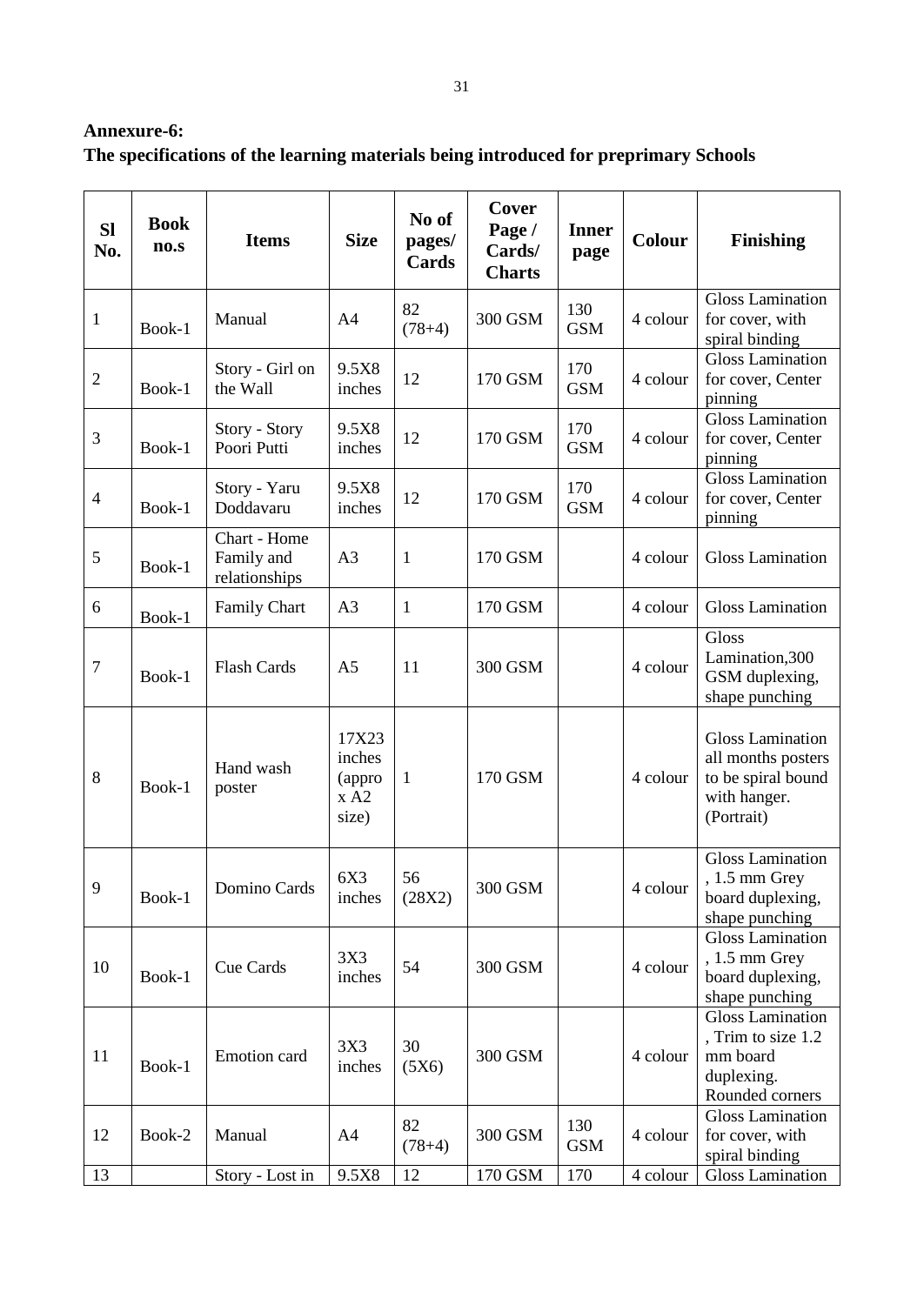|    | Book-2 | Mela                                       | inches                                     |                |         | <b>GSM</b>        |                        | for cover, Center<br>pinning                                                                       |
|----|--------|--------------------------------------------|--------------------------------------------|----------------|---------|-------------------|------------------------|----------------------------------------------------------------------------------------------------|
| 14 | Book-2 | Story -<br>Rebuilding<br>Manjula<br>Housey | 9.5X8<br>inches                            | 8              | 170 GSM | 170<br><b>GSM</b> | 4 colour               | <b>Gloss Lamination</b><br>for cover, Center<br>pinning                                            |
| 15 | Book-2 | Story - The<br>Untidy<br>Children          | 9.5X8<br>inches                            | 12             | 170 GSM | 170<br><b>GSM</b> | 4 colour               | Gloss Lamination<br>for cover, Center<br>pinning                                                   |
| 16 | Book-2 | Poster -<br><b>OCCUPATIO</b><br>N & TOOLS  | 17X23<br>inches<br>(appro<br>x A2<br>size) | $\mathbf{1}$   | 170 GSM |                   | 4 colour               | <b>Gloss Lamination</b><br>all months posters<br>to be spiral bound<br>with hanger.<br>(Landscape) |
| 17 | Book-2 | Poster-Clean<br>and dirty<br>village       | 17X23<br>inches<br>(appro<br>x A2<br>size) | $\mathbf{1}$   | 170 GSM |                   | 4 colour               | Gloss Lamination<br>all months posters<br>to be spiral bound<br>with hanger.<br>(Potrait)          |
| 18 | Book-2 | Poster -<br>Typical village                | 17X23<br>inches<br>(appro<br>x A2<br>size) | $\mathbf{1}$   | 170 GSM |                   | 4 colour               | <b>Gloss Lamination</b><br>all months posters<br>to be spiral bound<br>with hanger.<br>(Landscape) |
| 19 | Book-2 | Flash cards                                | A <sub>5</sub>                             | 71             | 300 GSM |                   | 4 colour               | Gloss<br>Lamination, 300<br>GSM duplexing,<br>shape punching                                       |
| 20 | Book-3 | Manual                                     | A <sub>4</sub>                             | 80<br>$(76+4)$ | 300 GSM | 130<br><b>GSM</b> | 4 colour               | <b>Gloss Lamination</b><br>for cover, with<br>spiral binding                                       |
| 21 | Book-3 | Story - A day<br>at The<br>Carnival        | 9.5X8<br>inches                            | 12             | 170 GSM | 170<br><b>GSM</b> | 4 colour               | <b>Gloss Lamination</b><br>for cover, Center<br>pinning                                            |
| 22 | Book-3 | Story -<br>Marching to<br>freedom          | 9.5X8<br>inches                            | 8              | 170 GSM | 170<br><b>GSM</b> | 4 colour               | Gloss Lamination<br>for cover, Center<br>pinning                                                   |
| 23 | Book-3 | Story - Ali's<br>Eid                       | 9.5X8<br>inches                            | $\overline{4}$ | 170 GSM | 170<br><b>GSM</b> | 4 colour               | <b>Gloss Lamination</b><br>for cover, Center<br>pinning                                            |
| 24 | Book-3 | Chart -<br>Festival                        | A <sub>3</sub>                             | $\mathbf{1}$   | 170 GSM |                   | 4 colour<br><b>SSP</b> | <b>Gloss Lamination</b>                                                                            |
| 25 | Book-3 | Chart -<br>Independence<br>Day Poster      | A <sub>3</sub>                             | $\mathbf{1}$   | 170 GSM |                   | 4 colour<br><b>SSP</b> | <b>Gloss Lamination</b><br>trim 2 size                                                             |
| 26 | Book-3 | chart - Indian<br>Map                      | A3                                         | $\mathbf{1}$   | 170 GSM |                   | 4 colour<br><b>SSP</b> | <b>Gloss Lamination</b><br>trim 2 size                                                             |
| 27 | Book-3 | Poster - Fair                              | 17X23<br>inches<br>(appro<br>x A2<br>size) | $\mathbf{1}$   | 170 GSM |                   | 4 colour<br><b>SSP</b> | <b>Gloss Lamination</b><br>all months posters<br>to be spiral bound<br>with hanger.<br>(Potrait)   |
| 28 | Book-3 | Flash Cards                                | A <sub>5</sub>                             | $\overline{7}$ | 300 GSM |                   | 4 colour               | Gloss                                                                                              |

32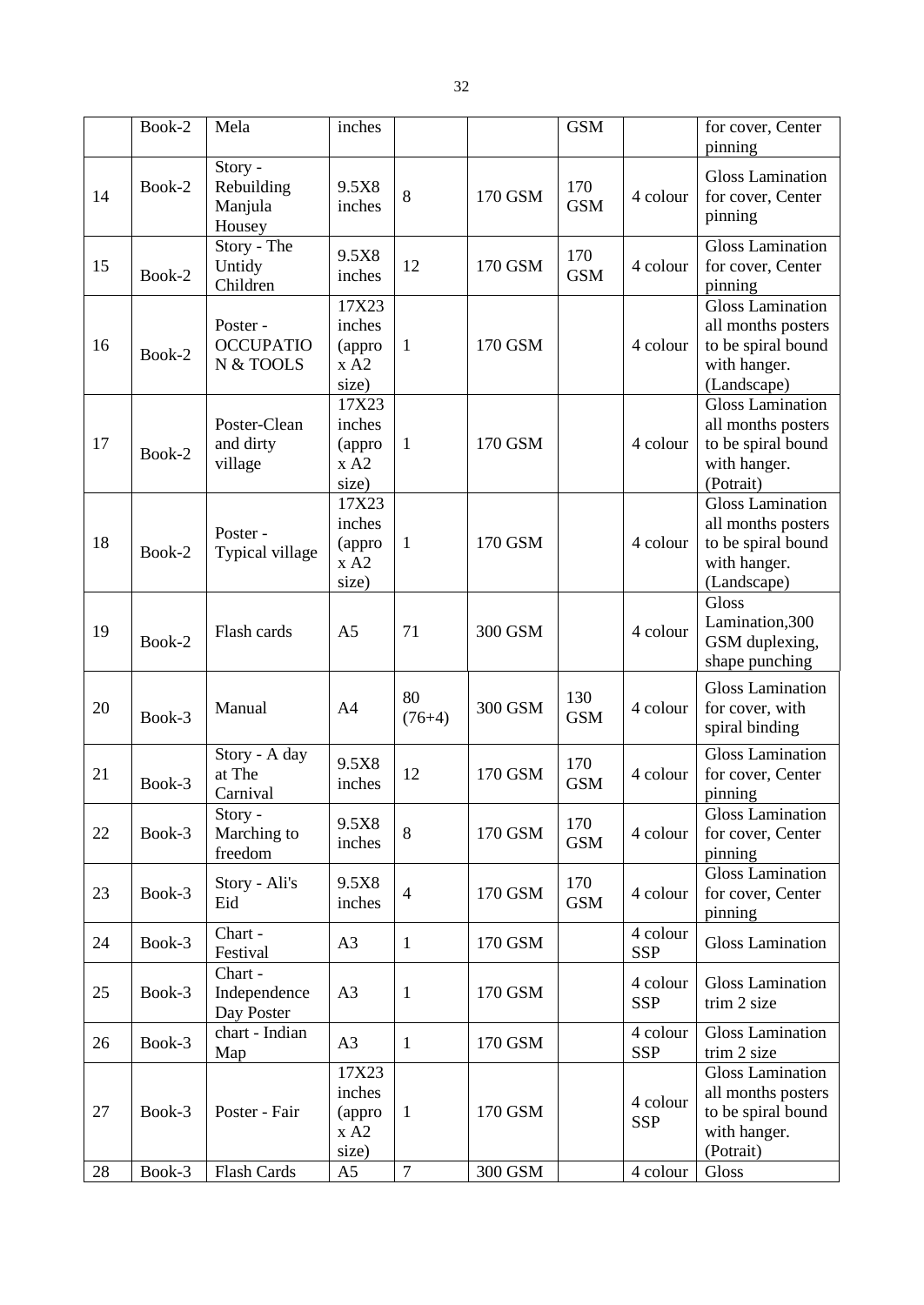|    |        |                                                  |                                                  |                  |         |                   | <b>SSP</b>             | Lamination, 300<br>GSM duplexing,<br>shape punching                              |
|----|--------|--------------------------------------------------|--------------------------------------------------|------------------|---------|-------------------|------------------------|----------------------------------------------------------------------------------|
| 29 | Book-3 | Domino card                                      | 6X3<br>inches                                    | 56(28X<br>2)     | 300 GSM |                   | 4 colour<br><b>SSP</b> | <b>Gloss Lamination</b><br>$, 1.5$ mm Grey<br>board duplexing,<br>shape punching |
| 30 | Book-3 | <b>Cue Cards</b>                                 | 3X3<br>inches                                    | 22               | 300 GSM |                   | 4 colour<br><b>SSP</b> | <b>Gloss Lamination</b><br>, 1.50 mm Grey<br>board duplexing,<br>shape punching  |
| 31 | Book-3 | Colour and<br>shape strip                        | 12.5X<br>2.25<br>inches,<br>9X2.2<br>5<br>inches | 3                | 300 GSM |                   | 4 colour<br><b>SSP</b> | Gloss<br>Lamination, 1.2<br>mm Grey board<br>duplexing, shape<br>punching        |
| 32 | Book-3 | Rangoli Puzzle                                   | 6X6<br>inches                                    | 5<br>$(2+2+1)$   | 300 GSM |                   | 4 colour<br><b>SSP</b> | <b>Gloss Lamination</b><br>$, 1.2$ mm Grey<br>board duplexing,<br>shape punching |
| 33 | Book-4 | Manual                                           | A <sub>4</sub>                                   | 108<br>$(104+4)$ | 300 GSM | 130<br><b>GSM</b> | 4 colour               | <b>Gloss Lamination</b><br>for cover, with<br>spiral binding                     |
| 34 | Book-4 | Story Book -<br><b>Bee Story</b>                 | 9.5X8<br>inches                                  | 12               | 170 GSM | 170<br><b>GSM</b> | 4 colour               | <b>Gloss Lamination</b><br>for cover, Center<br>pinning                          |
| 35 | Book-4 | Story Book -<br>Care and Love                    | 9.5X8<br>inches                                  | 12               | 170 GSM | 170<br><b>GSM</b> | 4 colour               | <b>Gloss Lamination</b><br>for cover, Center<br>pinning                          |
| 36 | Book-4 | Story Book -<br>Forest of<br>Home and<br>animals | 9.5X8<br>inches                                  | 12               | 170 GSM | 170<br><b>GSM</b> | 4 colour               | <b>Gloss Lamination</b><br>for cover, Center<br>pinning                          |
| 37 | Book-4 | Story Book -<br>Sathya                           | 9.5X8<br>inches                                  | 20               | 170 GSM | 170<br><b>GSM</b> | 4 colour               | <b>Gloss Lamination</b><br>for cover, Center<br>pinning                          |
| 38 | Book-4 | Flash Cards                                      | A <sub>5</sub>                                   | 78               | 300 GSM |                   | 4 colour<br><b>SSP</b> | Gloss<br>Lamination, 300<br>GSM duplexing,<br>shape punching                     |
| 39 | Book-4 | Working sheet                                    | 6.77X<br>9.56<br>inches                          | 30               | 300 GSM |                   | 4 colour<br><b>SSP</b> | Gloss<br>Lamination, 300<br>GSM duplexing,<br>Rounded corners                    |
| 40 | Book-5 | Manual                                           | A4                                               | 80<br>$(76+4)$   | 300 GSM | 130<br><b>GSM</b> | 4 colour               | <b>Gloss Lamination</b><br>for cover, with<br>spiral binding                     |
| 41 | Book-5 | Story Book -<br>Aaloo Maloo                      | 9.5X8<br>inches                                  | 12               | 170 GSM | 170<br><b>GSM</b> | 4 colour               | <b>Gloss Lamination</b><br>for cover, Center<br>pinning                          |
| 42 | Book-5 | Story Book -<br>Duraseya Elee                    | 9.5X8<br>inches                                  | 12               | 170 GSM | 170<br><b>GSM</b> | 4 colour               | <b>Gloss Lamination</b><br>for cover, Center<br>pinning                          |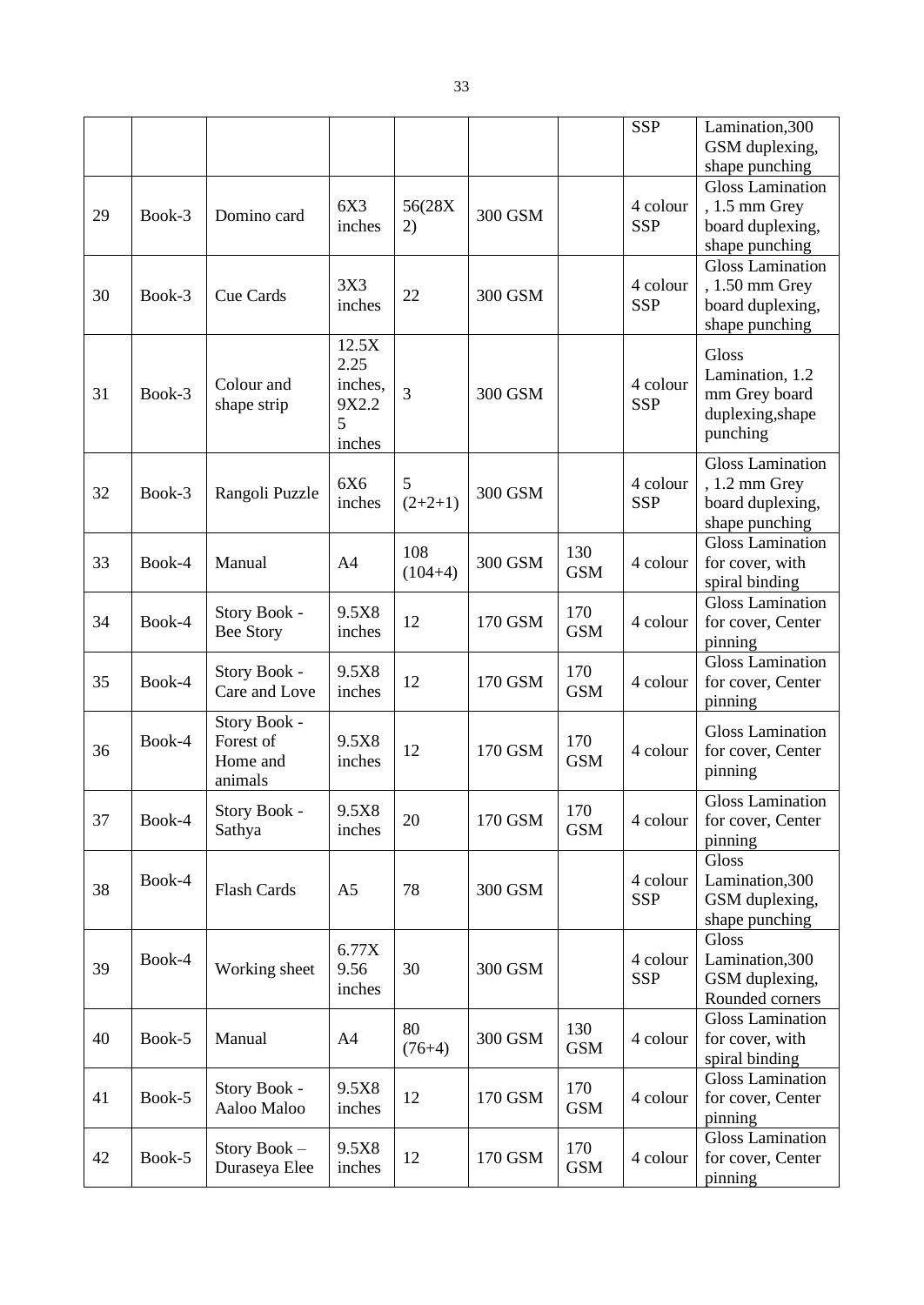| 43 | Book-5 | Story Book -<br>Hashim                                               | 9.5X8<br>inches                            | 12             | 170 GSM | 170<br><b>GSM</b> | 4 colour               | <b>Gloss Lamination</b><br>for cover, Center<br>pinning                                            |
|----|--------|----------------------------------------------------------------------|--------------------------------------------|----------------|---------|-------------------|------------------------|----------------------------------------------------------------------------------------------------|
| 44 | Book-5 | Story Book -<br>Minu and tree                                        | 9.5X8<br>inches                            | 8              | 170 GSM | 170<br><b>GSM</b> | 4 colour               | <b>Gloss Lamination</b><br>for cover, Center<br>pinning                                            |
| 45 | Book-5 | <b>Flash Cards</b>                                                   | A <sub>5</sub>                             | 41             | 300 GSM |                   | 4 colour<br><b>SSP</b> | Gloss<br>Lamination, 300<br>GSM duplexing,<br>shape punching                                       |
| 46 | Book-5 | Poster -<br><b>DIFFERENT</b><br><b>TYPES OF</b><br><b>PLANTS</b>     | 17X23<br>inches<br>(appro<br>x A2<br>size) | $\mathbf{1}$   | 170 GSM |                   | 4 colour<br><b>SSP</b> | <b>Gloss Lamination</b><br>all months posters<br>to be spiral bound<br>with hanger.<br>(Potrait)   |
| 47 | Book-5 | Poster -<br>TREES,<br><b>SHRUBS</b><br><b>AND</b><br><b>CREEPERS</b> | 17X23<br>inches<br>(appro<br>x A2<br>size) | $\mathbf{1}$   | 170 GSM |                   | 4 colour<br><b>SSP</b> | <b>Gloss Lamination</b><br>all months posters<br>to be spiral bound<br>with hanger.<br>(Potrait)   |
| 48 | Book-5 | Poster-<br><b>PADDY</b><br><b>FIELD</b>                              | 17X23<br>inches<br>(appro<br>x A2<br>size) | $\mathbf{1}$   | 170 GSM |                   | 4 colour<br><b>SSP</b> | <b>Gloss Lamination</b><br>all months posters<br>to be spiral bound<br>with hanger.<br>(Potrait)   |
| 49 | Book-6 | Manual                                                               | A <sub>4</sub>                             | 94<br>$(90+4)$ | 300 GSM | 130<br><b>GSM</b> | 4 colour               | <b>Gloss Lamination</b><br>for cover, with<br>spiral binding                                       |
| 50 | Book-6 | Story Book -<br>Shilpa The<br>engine                                 | 9.5X8<br>inches                            | 12             | 170 GSM | 170<br><b>GSM</b> | 4 colour               | <b>Gloss Lamination</b><br>for cover, Center<br>pinning                                            |
| 51 | Book-6 | Story Book -<br>Bheema The<br>truck                                  | 9.5X8<br>inches                            | 12             | 170 GSM | 170<br><b>GSM</b> | 4 colour               | <b>Gloss Lamination</b><br>for cover, Center<br>pinning                                            |
| 52 | Book-6 | Story Book -<br>Race Car and<br>Cycle                                | 9.5X8<br>inches                            | 12             | 170 GSM | 170<br><b>GSM</b> | 4 colour               | <b>Gloss Lamination</b><br>for cover, Center<br>pinning                                            |
| 53 | Book-6 | Story Book -<br><b>Three Friends</b>                                 | 9.5X8<br>inches                            | 12             | 170 GSM | 170<br><b>GSM</b> | 4 colour               | <b>Gloss Lamination</b><br>for cover, Center<br>pinning                                            |
| 54 | Book-6 | <b>Flash Cards</b>                                                   | A <sub>5</sub>                             | 57             | 300 GSM |                   | 4 colour<br><b>SSP</b> | Gloss<br>Lamination, 300<br>GSM duplexing,<br>shape punching                                       |
| 55 | Book-6 | Working sheet                                                        | 6.77X<br>9.56<br>inches                    | 11             | 300 GSM |                   | 4 colour<br><b>SSP</b> | 300 GSM<br>duplexing, Gloss<br>lamination.<br>Rounded corners                                      |
| 56 | Book-6 | $Poster -$<br>Transport/Traf<br>fic scene                            | 17X23<br>inches<br>(appro<br>x A2<br>size) | $\mathbf{1}$   | 170 GSM |                   | 4 colour<br><b>SSP</b> | <b>Gloss Lamination</b><br>all months posters<br>to be spiral bound<br>with hanger.<br>(Landscape) |
| 57 | Book-7 | Manual                                                               | A4                                         | 80             | 300 GSM | 130               | 4 colour               | <b>Gloss Lamination</b>                                                                            |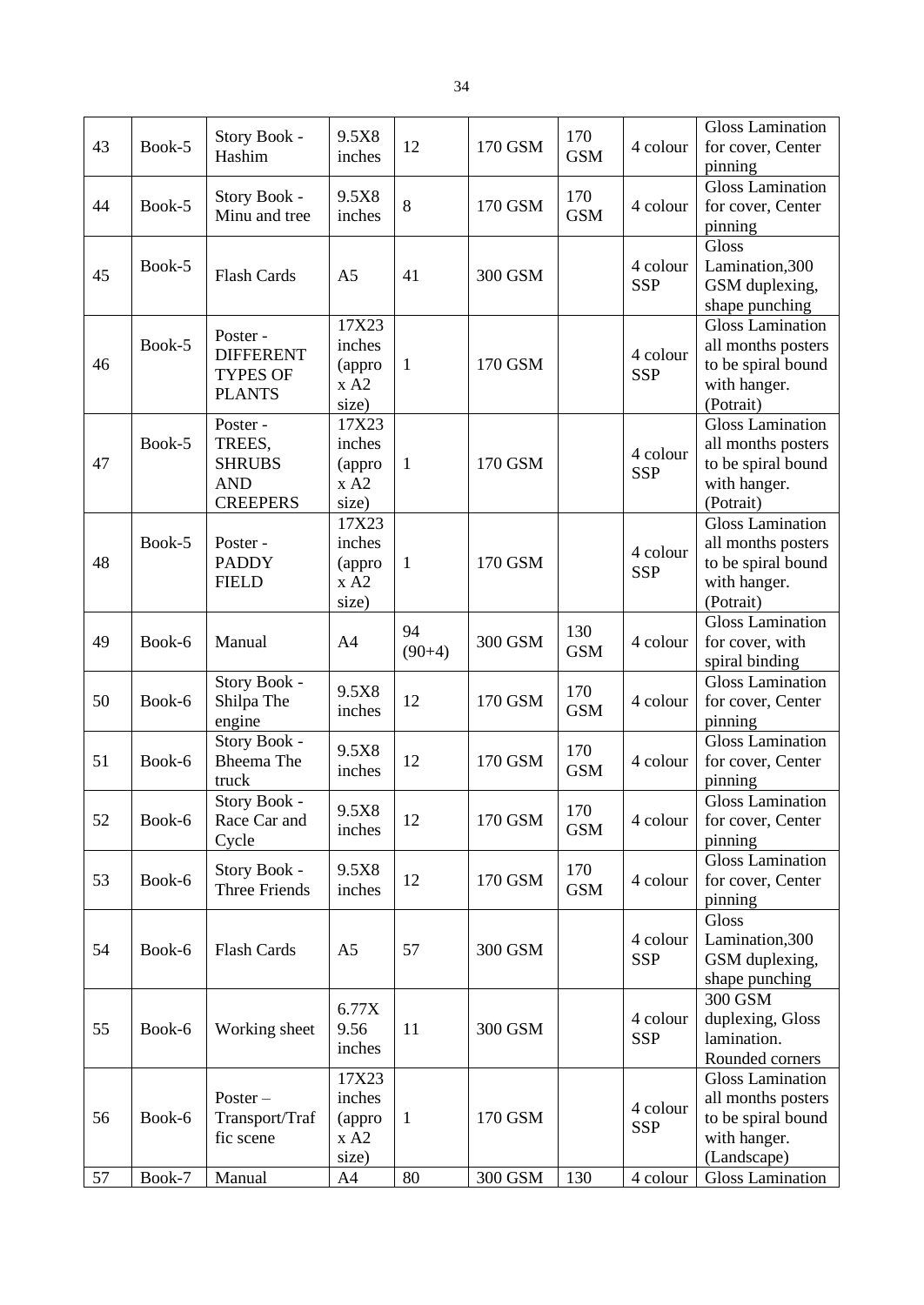|    |        |                 |                | $(76+4)$     |         | <b>GSM</b> |                        | for cover, with                       |
|----|--------|-----------------|----------------|--------------|---------|------------|------------------------|---------------------------------------|
|    |        |                 |                |              |         |            |                        | spiral binding                        |
|    |        | Story - Dodda   | 9.5X8          |              |         | 170        |                        | <b>Gloss Lamination</b>               |
| 58 | Book-7 | hani book       | inches         | 12           | 170 GSM | <b>GSM</b> | 4 colour               | for cover, Center                     |
|    |        |                 |                |              |         |            |                        | pinning                               |
|    |        | $Story - save-$ | 9.5X8          |              |         | 170        |                        | <b>Gloss Lamination</b>               |
| 59 | Book-7 | forest-book     | inches         | 12           | 170 GSM | <b>GSM</b> | 4 colour               | for cover, Center                     |
|    |        |                 |                |              |         |            |                        | pinning                               |
|    |        | Story -         | 9.5X8          |              |         | 170        |                        | <b>Gloss Lamination</b>               |
| 60 | Book-7 | sun_wind_boo    | inches         | 12           | 170 GSM | <b>GSM</b> | 4 colour               | for cover, Center                     |
|    |        | k               |                |              |         |            |                        | pinning                               |
|    |        | Story - Tricky  | 9.5X8          |              |         | 170        |                        | <b>Gloss Lamination</b>               |
| 61 | Book-7 | Monkey          | inches         | 12           | 170 GSM | <b>GSM</b> | 4 colour               | for cover, Center                     |
|    |        |                 |                |              |         |            |                        | pinning                               |
|    |        |                 | 17X23          |              |         |            |                        | <b>Gloss Lamination</b>               |
|    |        |                 | inches         |              |         |            | 4 colour               | all months posters                    |
| 62 | Book-7 | Poster - Land   | (appro         | $\mathbf{1}$ | 170 GSM |            | <b>SSP</b>             | to be spiral bound                    |
|    |        |                 | x A2           |              |         |            |                        | with hanger.                          |
|    |        |                 | size)<br>17X23 |              |         |            |                        | (Portrait)<br><b>Gloss Lamination</b> |
|    |        |                 | inches         |              |         |            |                        | all months posters                    |
| 63 | Book-7 | Poster - Land   |                | $\mathbf{1}$ | 170 GSM |            | 4 colour               | to be spiral bound                    |
|    |        |                 | (appro<br>x A2 |              |         |            | <b>SSP</b>             | with hanger.                          |
|    |        |                 | size)          |              |         |            |                        | (Portrait)                            |
|    |        |                 | 17X23          |              |         |            |                        | <b>Gloss Lamination</b>               |
|    |        |                 | inches         |              |         |            |                        | all months posters                    |
| 64 | Book-7 | Poster – Water  | (appro         | $\mathbf{1}$ | 170 GSM |            | 4 colour               | to be spiral bound                    |
|    |        | Cycle           | x A2           |              |         |            | <b>SSP</b>             | with hanger.                          |
|    |        |                 | size)          |              |         |            |                        | (Landscape)                           |
|    |        |                 |                |              |         |            |                        | Gloss                                 |
|    |        |                 |                |              |         |            | 4 colour               | Lamination, 300                       |
| 65 | Book-7 | Flash cards     | A <sub>5</sub> | 24           | 300 GSM |            | <b>SSP</b>             | GSM duplexing,                        |
|    |        |                 |                |              |         |            |                        | shape punching                        |
|    |        |                 |                |              |         |            |                        | <b>Gloss Lamination</b>               |
|    |        |                 | 3X3            |              |         |            | 4 colour               | , 1.5 mm Grey                         |
| 66 | Book-7 | Cue cards       | inches         | 12           | 300 GSM |            | <b>SSP</b>             | board duplexing,                      |
|    |        |                 |                |              |         |            |                        | shape punching                        |
|    |        |                 |                |              |         |            |                        | <b>Gloss Lamination</b>               |
| 67 | Book-8 | Manual          | A <sub>4</sub> | 82           | 300 GSM | 130        | 4 colour               | for cover, with                       |
|    |        |                 |                | $(78+4)$     |         | <b>GSM</b> |                        | spiral binding                        |
|    |        |                 |                |              |         |            |                        | <b>Gloss Lamination</b>               |
| 68 | Book-8 | Story - Anjali  | 9.5X8          | 12           | 170 GSM | 170        | 4 colour               | for cover, Center                     |
|    |        | Birthday        | inches         |              |         | <b>GSM</b> |                        | pinning                               |
|    |        | Story - The     |                |              |         |            |                        | <b>Gloss Lamination</b>               |
| 69 | Book-8 | Umbrella and    | 9.5X8          | 16           | 170 GSM | 170        | 4 colour               | for cover, Center                     |
|    |        | the clock       | inches         |              |         | <b>GSM</b> |                        | pinning                               |
|    |        |                 |                |              |         |            |                        | <b>Gloss Lamination</b>               |
| 70 | Book-8 | Story - School  | 9.5X8          | 8            | 170 GSM | 170        | 4 colour               | for cover, Center                     |
|    |        | Trip            | inches         |              |         | <b>GSM</b> |                        | pinning                               |
|    |        |                 | 17X23          |              |         |            |                        | <b>Gloss Lamination</b>               |
| 71 | Book-8 | Poster -        | inches         |              | 170 GSM |            | 4 colour<br><b>SSP</b> | all months posters                    |
|    |        |                 | (appro         | $\mathbf{1}$ |         |            |                        | to be spiral bound                    |
|    |        | Summer          | x A2           |              |         |            |                        | with hanger.                          |
|    |        |                 | size)          |              |         |            |                        | (Landscape)                           |